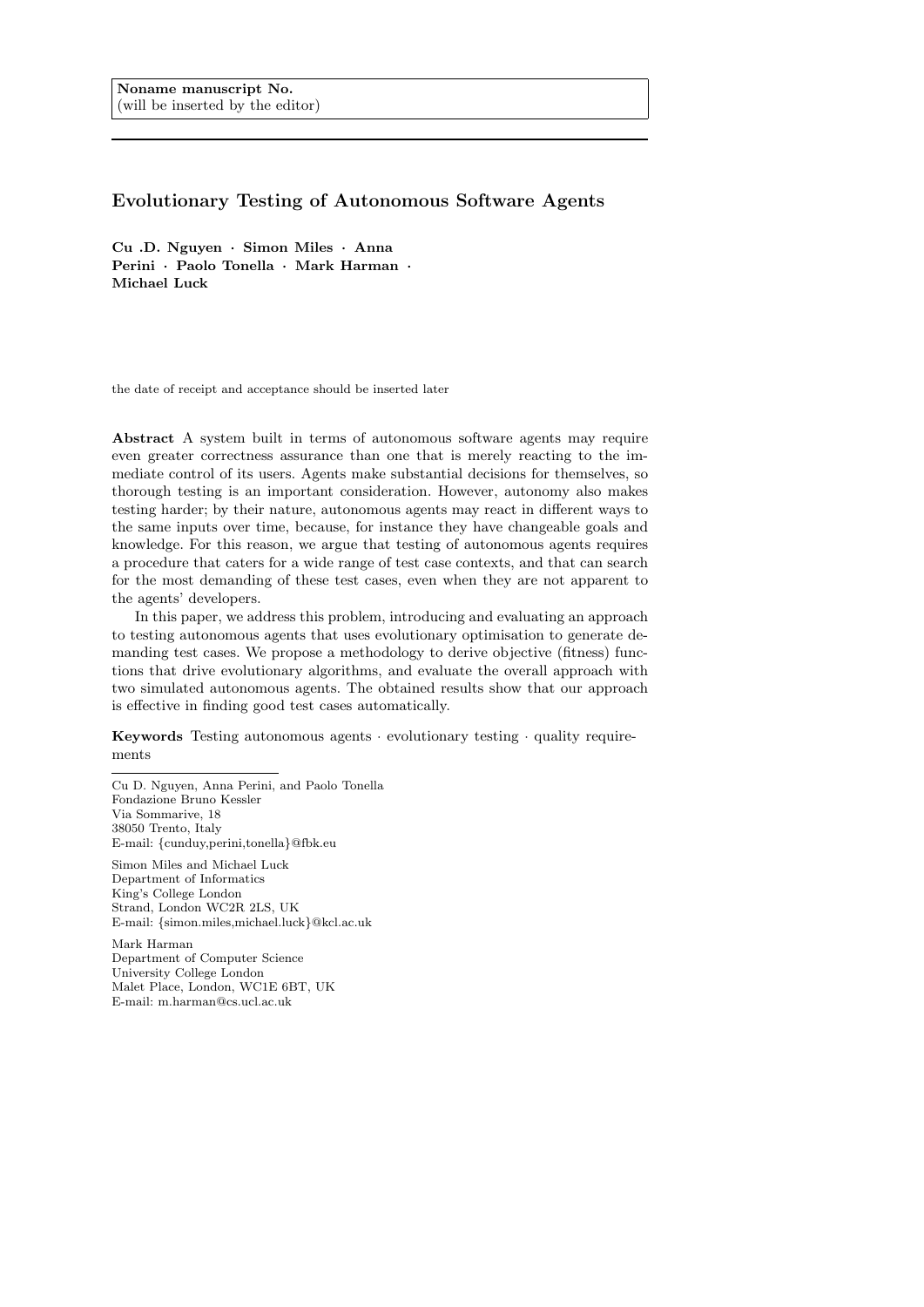# 1 Introduction

The concept of autonomy, as indicated by the origins of the word itself, where *auto* refers to self and nomos means law, refers to self-governance or freedom from external influence or authority. Such autonomy is key to establishing software agents as a distinctive class of computational system, and is also an enabling technology for building open, dynamic, and complex systems. Concerns about autonomy have appeared since the advent of artificial intelligence, because intelligent entities should be able, at least to some degree, to autonomously decide which actions to take. More recently, however, several different aspects related to agent autonomy, such as how to design and implement agents with different degrees and kinds of autonomy, have been discussed with greater intensity, such as by Hexmoor et al. [17].

As software agents with built-in autonomy are increasingly taking over control and management activities, such as in automated vehicles or e-commerce systems, testing these systems to make sure that they behave appropriately becomes crucial. The testing of traditional software systems, which have reactive (or input-output) style behaviour, is known to be non-trivial, but the testing of autonomous agents is even more challenging, because they have their own reasons for engaging in particular proactive behaviour. Thus, while a user might have certain concrete expectations of the behaviour of an agent, autonomy means that the agent's actual behaviour may differ from these yet remain appropriate; the same test input can give different results for different executions.

As an illustration of the issues involved in testing autonomous when compared to non-autonomous components, consider the following example. A component providing non–lossy compression functionality is tested according to two criteria: (1) the output of the compress function is smaller than the input targeted by the component (e.g., picture); (2) the output of the compress function, when given as input to the decompress function, returns the original input. In this simple nonautonomous testing example, the tester may not know the compression algorithm used by the component, and does not know the exact data that will be generated as output from the compress function. However, it can be expected that the output will remain the same for a given input over time; that is, the run-time context in which the tests are performed does not change the test outcome.

By comparison, the same tests can be applied by a client asking an autonomous agent to compress data, but there may be run-time variation in the actual behaviour of the agent. The agent may have its own internal goals and knowledge, both of which may change over time, and these can affect the result returned, if any. For example, the agent could choose different compression algorithms based on the resources available, or delegate the task to different subordinates over time, depending on which it currently considers to provide the best service. To properly test the autonomous agent thus requires more than the single test on the predictable component: it requires the same tests to be applied to the agent in a range of contexts. Ensuring that the range of contexts (in this example, the range of algorithms or subordinates available and chosen) tested against is adequate to declare the agent correctly functioning is, therefore, a hard but important task.

Existing work on agent testing dealing with agent autonomy (for example, Botía et al [4] and Rodrigues et al. [27]), mainly use passive approaches, such as monitoring agent interactions and constraint enforcement. For Botia et al, agent in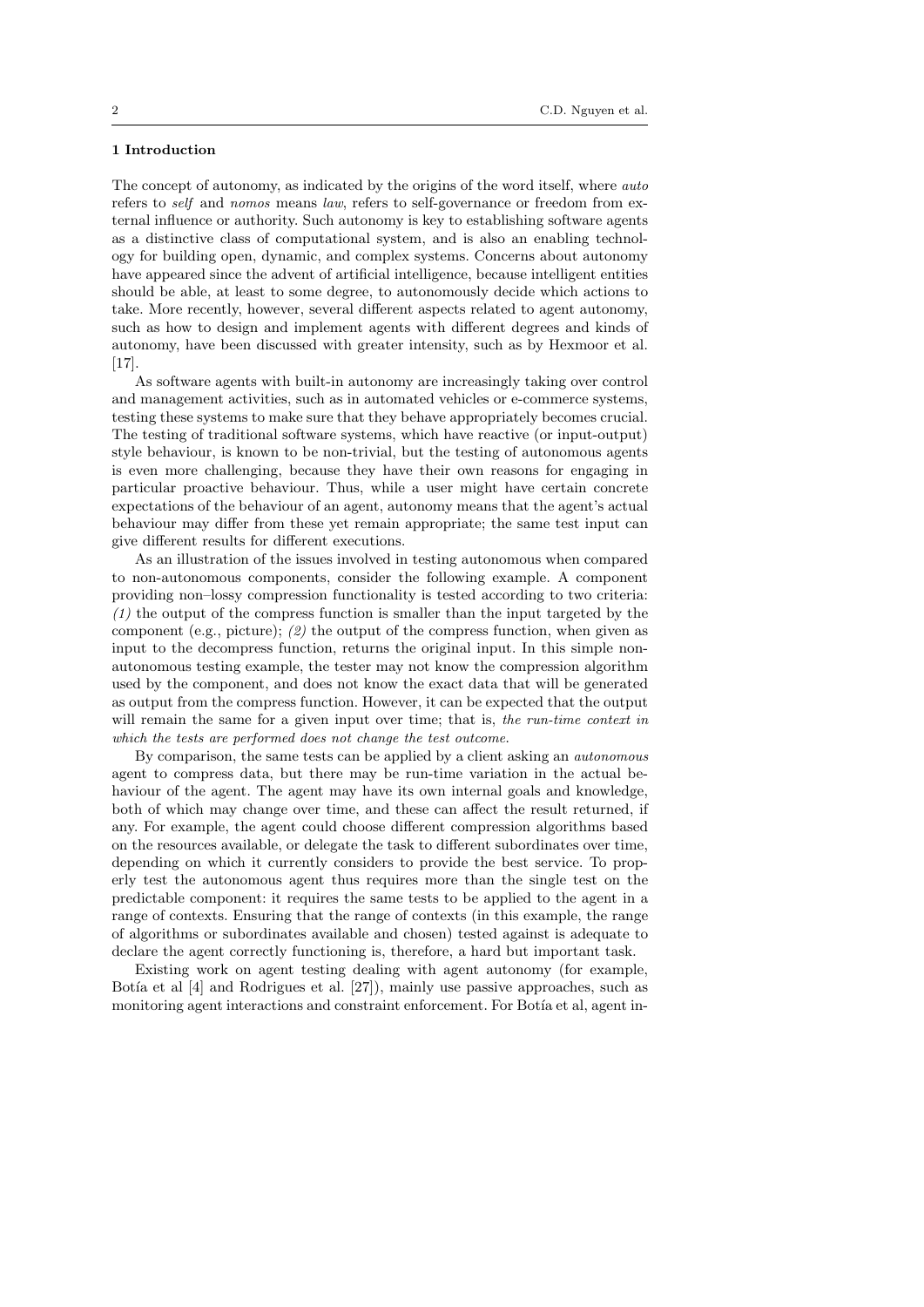teractions are observed to detect interaction problems such as missed communication. By contrast, Rodrigues et al. propose to exploit social conventions (i.e., norms or rules that prescribe permissions, obligations, and/or prohibitions of agents) in an open multiagent system for integration testing. During test execution these constraints will be checked, and violations reported.

In the context of agent autonomy, however, focussing only on violations (related to constraints, norms, and the like) is seldom sufficient. Confidence in the autonomous behaviour of an agent must be adequately established. We need to make sure that those autonomous agents under test are dependable. In addition, autonomous agents should be able to operate in open environments where different and even unpredictable circumstances may arise. Testing must also deal with this aspect.

In response to these concerns, in this paper we specify an evolutionary testing approach, guided by stakeholder quality criteria, to test autonomous agents. We describe the general testing procedure, evaluate it with a case study, and analyse the benefit it brings. Our approach can be outlined as follows. Stakeholder requirements related to autonomy (i.e. requirements that an autonomous agent may satisfy differently depending on its context) are transformed into quality functions. We then evolve increasingly demanding test cases using the quality functions as fitness measures, where the lower the quality the agent produces, the tougher we can infer the test case is, and the more likely the test case is to survive and be selected in the reproduction of test cases as the evolution progresses. By evolving steadily tougher test cases, we test the agent in a range of contexts, including those in which it is most vulnerable to poor performance. Since autonomous agents can behave differently under the same setting, statistical evaluation methods may be needed to properly evaluate each test case, for example, when the expected quality must be achieved with a high average probability.

It is worth noting that our technique focuses on the test case generation problem. The technique requires that the agents under test can run in an environment, therefore, we can apply it in late phases of software testing, e.g. integration, system, acceptance, or regression.

There are two primary motivations for our approach. First, we believe that quality functions — derived from requirements related to autonomy — can be used to evaluate autonomous agents as a means of building confidence in their behaviour, because meeting such requirements contributes to agent dependability. It is worth noting that our aim is to evaluate the *exhibited* performance of autonomous agents, not the mechanism underlying autonomy itself. Second, because it is automated, the use of evolutionary algorithms can result in thorough testing at low cost; a large numbers of challenging circumstances, generated by evolution, can be used to test agents, seeking to expose faults. That can complements other forms of testing, such as manual test case generation, which is often tiresome, error-prone and expensive. behaviour.

In our previous work [24], we have applied evolutionary testing guided by a single objective function to a simulation of a cleaning agent, where the objective function dictated the fitness of the agents and was based on the requirementsderived quality functions. In this paper, we implement and evaluate evolutionary testing guided by multiple objective functions simultaneously. We aim to study the effectiveness of multi-objective evolutionary testing, under the observation that in reality undesirable behaviour arises only when agents (be they human or machine)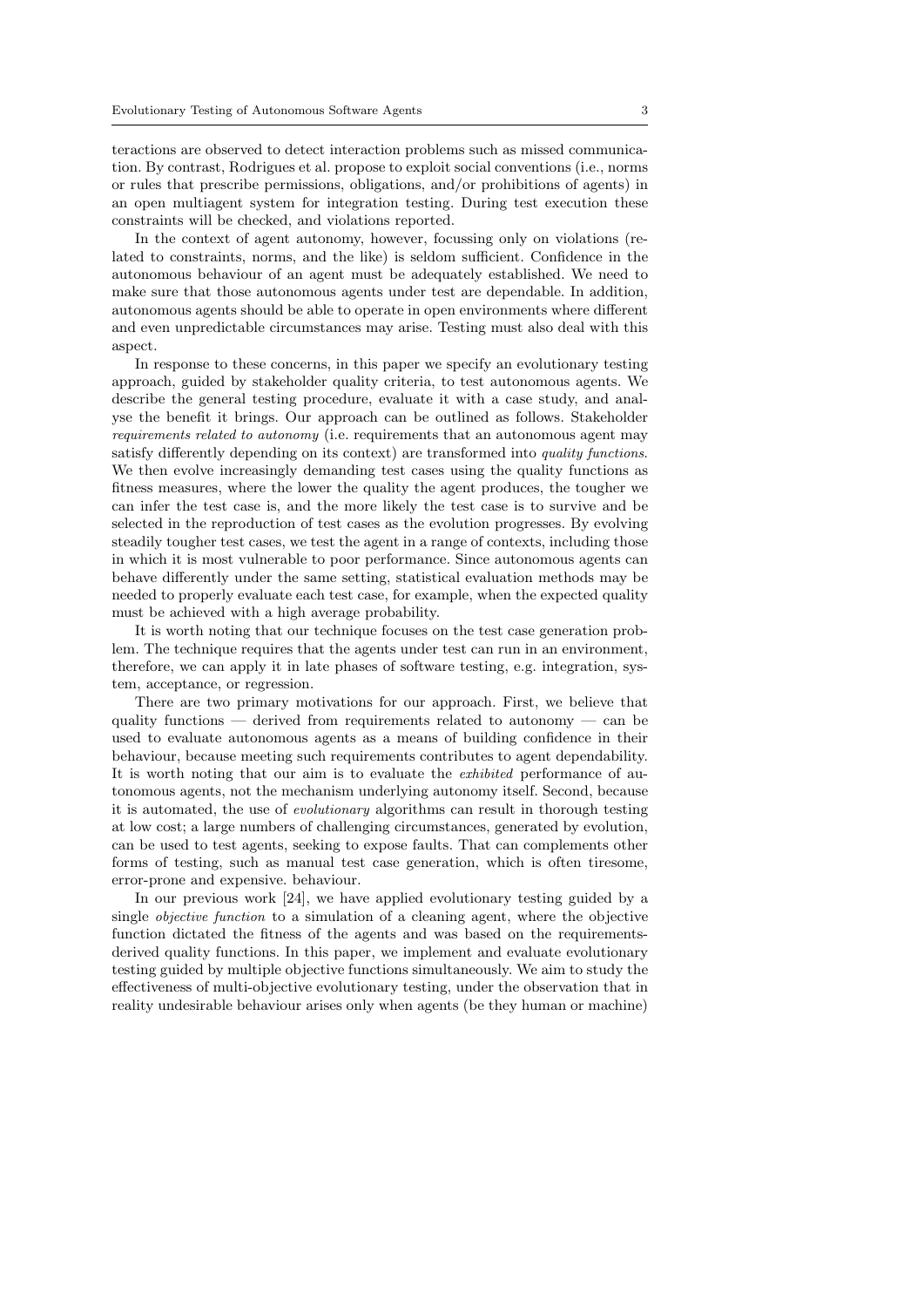are in tremendously difficult situations involving multiple factors. For example, a server ceases to operate quickly when it is suffering from overwhelming computation and denial-of-service attacks; similarly, humans may engage in illegal activities when they are under excessive work, family, financial and other pressures simultaneously. The results from our experiments with two different agents show that test cases found by multi-objective evolutionary testing, under some constraints, are indeed more effective than those found by single-objective evolutionary testing.

The remainder of the paper is structured as follows. Section 2 gives background notions about evolutionary testing and presents a motivating example. Section 3 introduces our approach, and Section 4 discusses our experiments and results obtained. Section 5 presents future work and Section 6 concludes.

#### 2 Related work and motivating example

# 2.1 Background and related work

Agent autonomy can be classified into: non-social autonomy, or autonomy from the environment; and social autonomy, or autonomy as independence from or in collaboration with other autonomous agents [8]. In relation to non-social autonomy, agents need to be able to act proactively in an environment, on the basis of their local and contingent information. In relation to social autonomy, autonomy can be seen as *self-sufficiency*; that is, agents operate completely autonomously without any help or resources from other agents. Alternatively, autonomy can be found in collaboration in the sense of how autonomous it is when it operates in collaboration with others. In both cases, the agent behaviour cannot be completely determined based on current environmental settings due to internal constraints or representations produced by design, evolution, or learning, as well as the fact that agents do not simply receive inputs but perceive, interpret their environment and act in a goal-oriented way [8]. Autonomy, on the one hand, helps software agents deal with complex and open environments where changes (including those unknown at design time) can occur. On the other hand, it makes testing software agents a very challenging task.

Evolutionary testing [21, 30] is inspired by evolutionary theory in biology, which emphasises natural selection, inheritance, and variability. In this view, individuals that are fitter have a higher chance of surviving and producing offspring, with favourable characteristics of individuals being inherited. In evolutionary testing, each test case is typically encoded as an individual in a population of candidate test cases. Then, in order to guide the evolution towards better test suites (sets of test cases), a fitness measure is defined as a heuristic approximation of the distance of these tests from achieving the testing goal (e.g., covering all statements or all branches in the program), where this distance should be minimised. Test cases with better fitness values have a higher chance of being selected for survival and reproduction. Moreover, mutation is applied to test cases during reproduction, thereby enhancing diversity, an important consideration in all evolutionary processes.

The key step in evolutionary testing is the transformation from testing objective to search problem. Specifically, through the fitness measure; different testing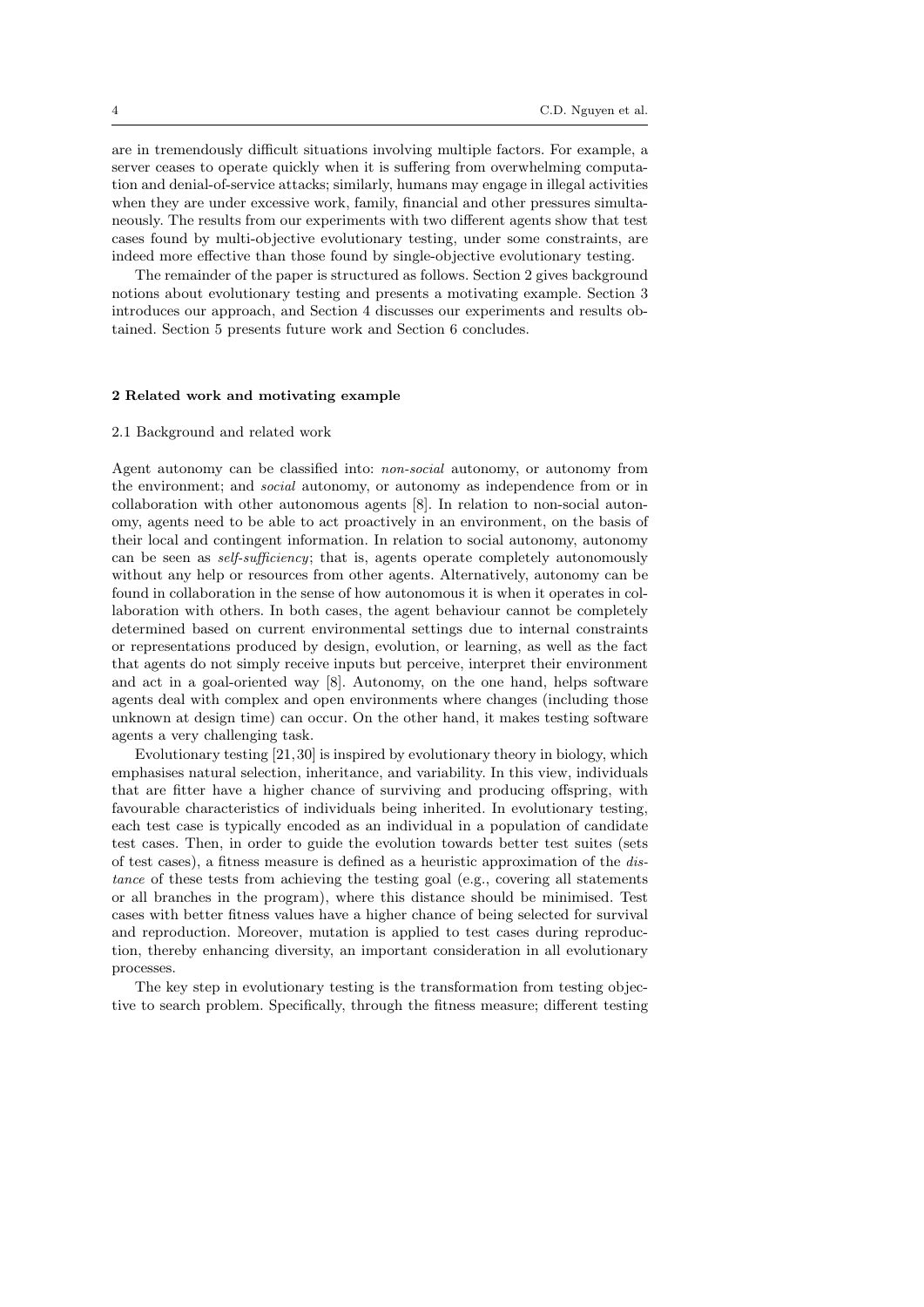objectives give rise to different fitness definitions. For example, if the testing objective is to exercise code inside an  $if$  block, one can define a fitness function that gives lower values (considered as better) to test cases that are closer to making the conditions of the if statement true; the lowest (best) value is given to the test cases that make the conditions true, so that the code inside the if block is executed. Once a fitness measure has been defined, different optimisation search techniques, such as local search, genetic algorithms, or particle swarms [21] can be used to generate test cases aimed at optimising the fitness measure of the test cases.

The use of evolutionary search techniques for the automatic generation of test data has been receiving increasing interest from many researchers, reflecting a growing trend towards Search Based Software Engineering (SBSE) [16]. The SBSE approach is also bridging the technology transfer divide to industry. For example, Bühler and Wegener [7] applied evolutionary functional testing in two automatic systems: automatic parking and brake assistant systems for Daimler's Mercedes class cars. The systems investigated are automatic, not autonomous, but the results of evolutionary functional testing, which outperforms random and manual testing, show the potential of this technique.

More directly relevant to this work, Nguyen et al. [23] described the combination of evolutionary and mutation testing for testing autonomous software agents. For Nguyen et al., fitness is defined to be the mutant score, i.e. the number of mutants killed, where a mutant is a modified version of the original agent under test containing a single deliberately seeded fault. A mutant is said to be killed by a test input if the input causes the mutant to exhibit different behaviour to the original. Nguyen et al. approach the problem of testing for autonomy indirectly, by using constraints and the fact that while software agents are free to evolve, their behaviour must obey the norms and rules that govern the operation of the system in which agents are situated, or the constraints imposed on the behaviour. Test cases that kill more mutants are likely to reveal faults in the original agents, hence they have better fitness values.

Fulfilment (or violation) of norms and satisfaction (or otherwise) of requirements are directly comparable, as both define what should occur. However, both the aims and the approach taken here differ fundamentally from that of norm monitoring. Systems that detect the violation of norms provide tests (that just happen to occur at run-time) on agents: whenever a norm may be fulfilled or violated, this is determined and reported. However, the norm-monitoring approach does not attempt to rigorously test the agents involved. The only 'tests' performed are due to states of the system that happen to come about; the main concern is to check actual satisfaction of requirements (compliance with norms) at run-time. However, unless rigorous testing has occurred beforehand, the use of this approach alone could lead to a catastrophic violation, which would be detected but only dealt with after it has occurred (when it is too late). Our approach, on the other hand, attempts to cover a range of test cases in preparation for the agents under test to operate in a running system. The need for quality and variety of test cases is the most significant factor influencing our approach, as opposed to compliance in any single instance.

In the agent-oriented software engineering literature, a variety of research tackling different aspects of agent testing has been proposed. Coelho et al. [9] proposed a framework for unit testing of multi-agent systems based on the use of Mock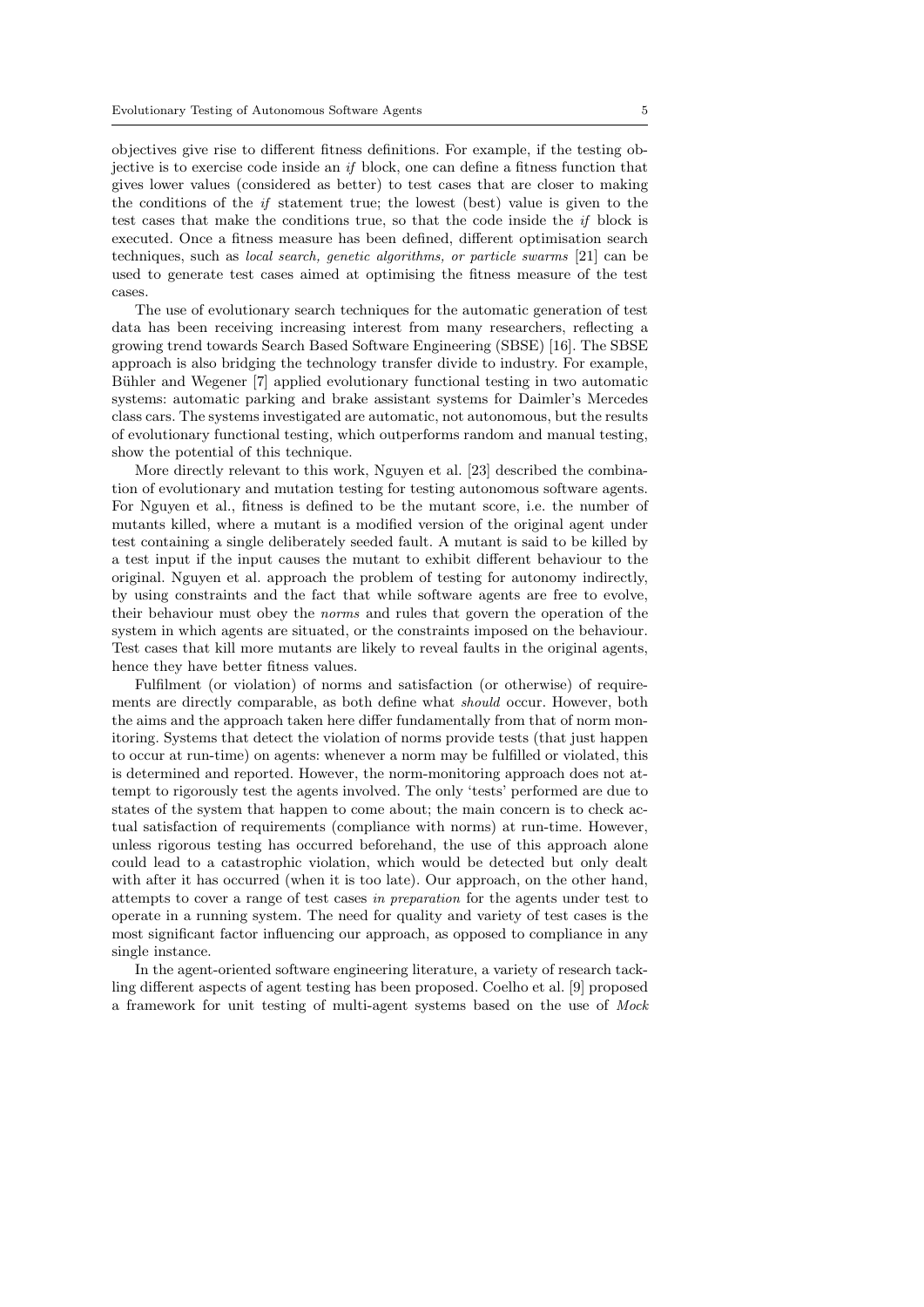Agents. Their work focuses on testing the roles of agents at the agent level. Mock agents that simulate real agents in communicating with the agent under test are implemented manually, each corresponding to one agent role. Sharing this inspiration from JUnit [14], Tiryaki et al. [29] proposed a test-driven multi-agent system development approach that supports iterative and incremental multi-agent system construction. A testing framework called SUnit, which is built on top of JUnit and Seagent [12], was developed to support the approach, allowing the writing of tests for agent behaviour and interactions between agents. Lam and Barber[19] proposed a semi-automated process for comprehending software agent behaviour. Their approach imitates what a human user, such as a tester, does in software comprehension: building and refining a knowledge base about the behaviour of agents, and using it to verify and explain the behaviour of agents at runtime. The ACLAnalyser [4] tool analyses runs on the JADE [28] platform, intercepting all messages exchanged among agents and storing them in a relational database. This approach exploits clustering techniques to build agent interaction graphs that support the detection of missed communication between agents that are expected to interact, unbalanced execution configurations, and overhead data exchanged between agents.

As software agent development emerges, testing software agents is receiving increased research attention. The above work focuses on agent interactions, which is reasonable, because agents communicate primarily through message passing. However, none of this previous work explicitly tackles agent autonomy, which is the objective of this paper.

Finally, Núñez et al. [25] introduced a formal framework to specify the behaviour of autonomous e-commerce agents. The desired behaviour of the agents under test is specified by means of a formalism, called utility state machine, that embodies users' preferences in its states. The operational traces of the agents under test are checked against these specifications in order to detect problems. Our work differs from Núñez et al. in that we investigate how to generate effective test cases based on the exhibited performance of the agents under test, not on their specification.

# 2.2 Motivating example

Throughout this paper we use an example, which we refer to as the cleaner agent example, to illustrate our testing methodology. Here, a cleaner agent (robot) is in charge of cleaning a square area at an airport, in which there can be obstacles, wastebins, waste, and charging stations located randomly or intentionally. In this environment, the agent needs to perform the following tasks autonomously.

- Locate important objects by exploring the environment.
- Look for waste and bring it to the nearest bin.
- Maintain battery life, with sufficient re-charging.
- Avoid obstacles by changing course when necessary.
- $-$  Exhibit *alacrity* by finding the shortest path to reach a specific location, while avoiding obstacles on the way.
- Exhibit safety by stopping gracefully if movement becomes impossible or if the battery level is too low.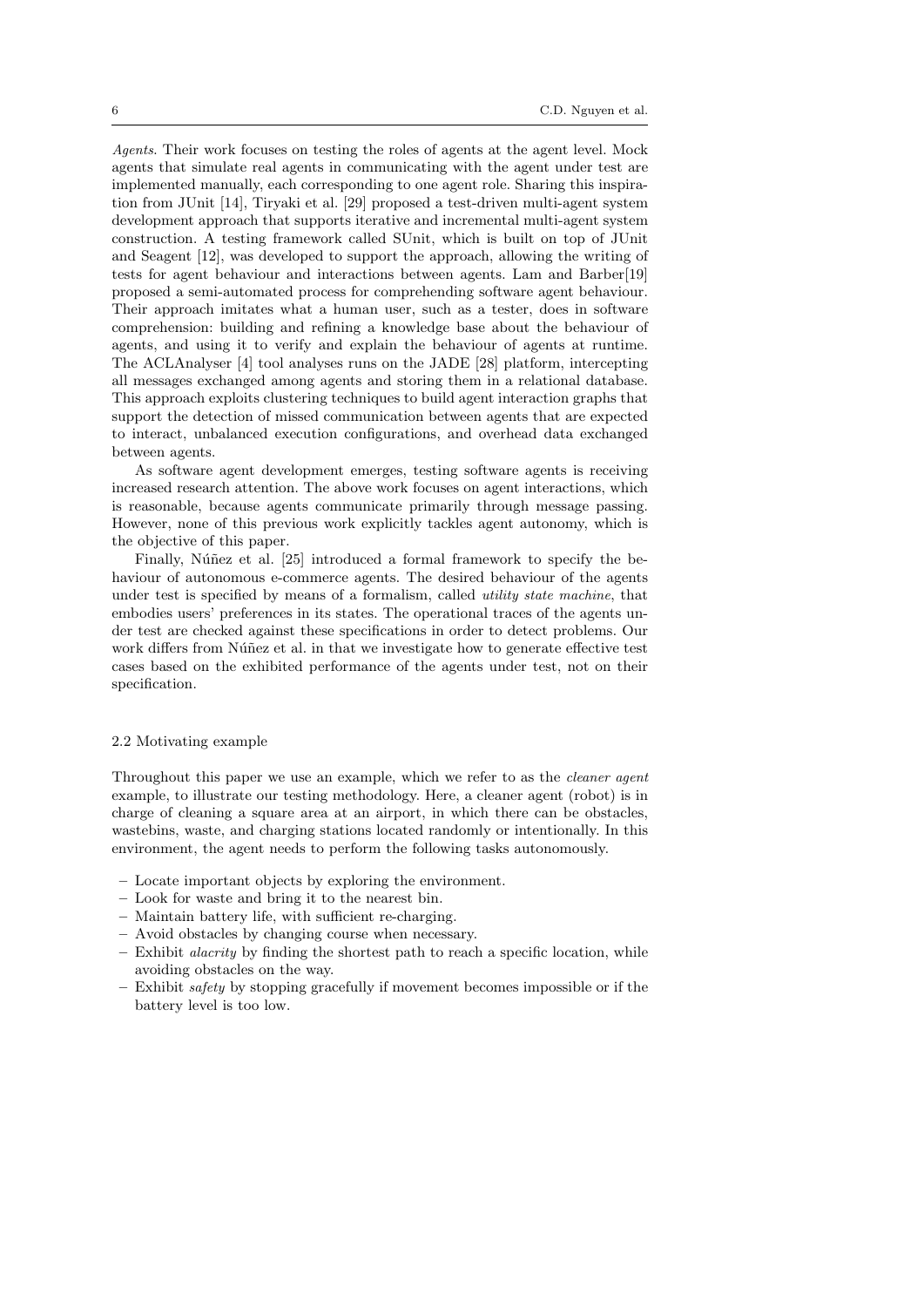Moreover, as user requirements, the agent must also exhibit good performance in terms of robustness and efficiency, by avoiding collision, consuming as little energy as possible, and collecting as much waste as possible.

These are the basic features of the cleaner agent. In addition, the agent can have global or local knowledge about the environment. In the former case, the agent is up-to-date with all changes, and there is no need for the exploratory task, while in the latter, the agent must sense and update its knowledge whenever it moves. Having global or local knowledge can thus influence the behaviour of the agent; we will discuss this further in our experiments.

### 3 Evolutionary testing of software agents

# 3.1 Evaluating software agents

Autonomous software agents differ from traditional software in that they have their own goals and operate in a self-motivated fashion. As a result, the response (also known as test output) we receive by stimulating an agent with an input can be different in different instances, even if the state of the agent (its capabilities) remains the same in those executions. For example, if an agent acquires different knowledge due to non-deterministic decision-making, this may result in different choices given the same subsequent situation (a point illustrated in the experiments presented later). In this case, a fixed oracle (also known as an evaluation criterion) to evaluate the output of an agent may have difficulty in dealing with such varied responses; instead, in testing software agents we need to have a kind of "soft" oracle. Moreover, in the evaluation of an autonomous agent, we are not only interested in the final results that arise from the behaviour of the agent, but also in its adaptation and its improvement during its lifetime, because we often expect agents to perform better (or at least in a constant manner) due to their autonomy, intelligence, and adaptivity. Therefore, the oracles used to evaluate an agent must do so based on the agent's progress over time and not just its fitness at a single instant.

In this paper, we propose to derive fitness measures from stakeholder requirements and use them as evaluation criteria for software agents. During test execution, agents under test are monitored; fitness values are, then, calculated based on monitored data and used to evaluate the agents.

### 3.1.1 Defining evaluation criteria

In requirements engineering, the importance of application domain stakeholder goals has long been recognised [20, 22]. As such, the concept of goal has been considered central to a number of goal-oriented requirements engineering (GORE) approaches, such as described by Bresciani et al. [6] and by Dardenne et al. [10]. In GORE, *soft-goals* play a key role in representing non-functional or quality requirements, such as dependability, availability, and so forth, and thus denote important criteria for evaluating autonomy, as they allow us to assess the agent without dictating exactly what actions it must have taken. We propose to use stakeholder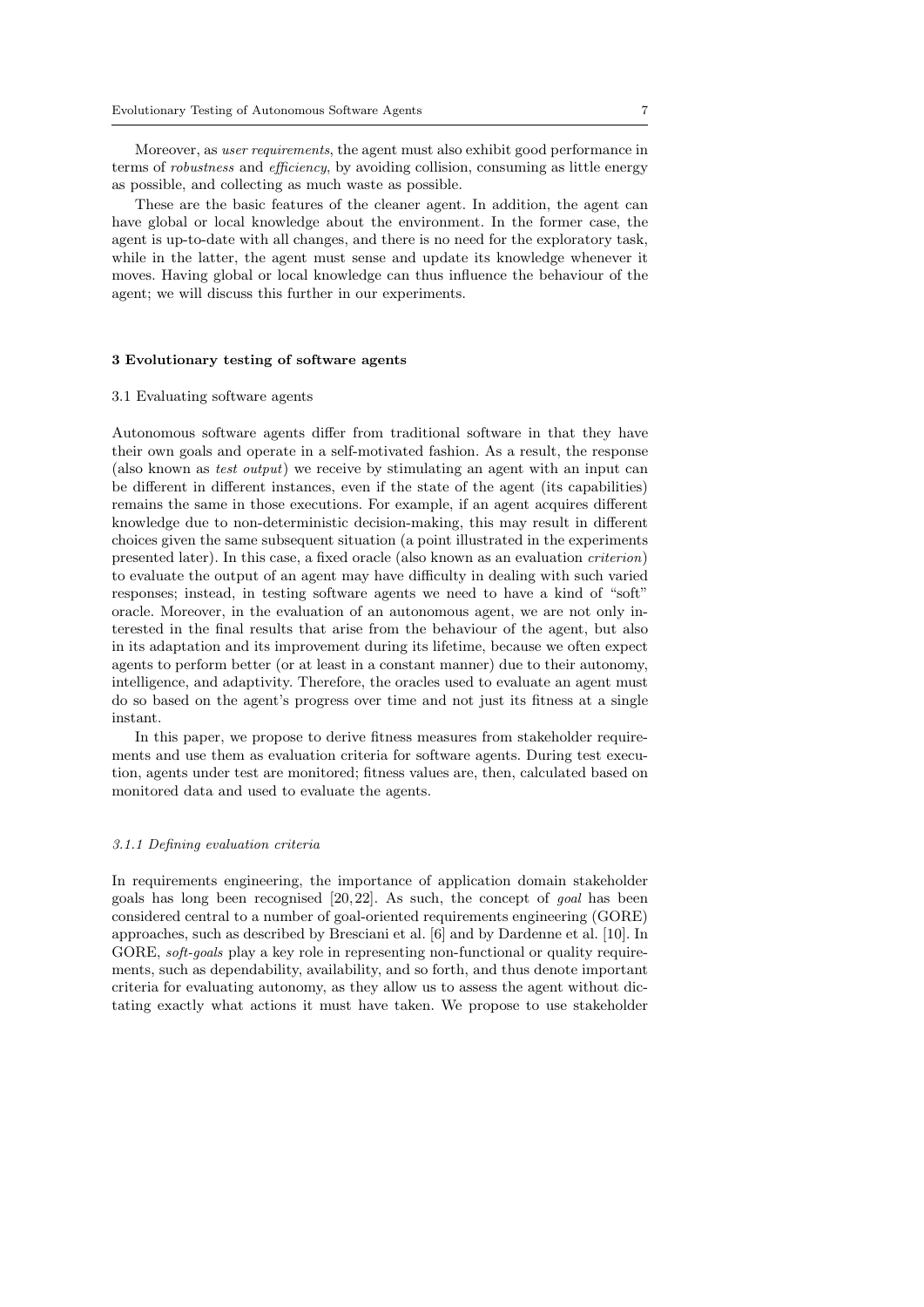soft-goals as criteria for assessing the quality of autonomous agents, since satisfying quality criteria derived from these soft-goals is likely to indicate that the agents are reliable.

We illustrate this in relation to our motivating example of the *cleaner agent*. Figure 1, which adopts the notation proposed in the Tropos methodology [6], shows the goals of a specific stakeholder, the building manager, who decides to assign the goal of airport cleanliness to the cleaner agent. In this example, the agent must operate autonomously, with no human intervention, yet it must also be robust and efficient, as indicated in the two soft-goals, depicted as cloud shapes. Applying the proposed approach, these two soft-goals can be used as criteria for evaluating the quality of the cleaner agent. Thus the agent can be built with a given level of autonomy, using robustness and efficiency as two key quality criteria for evaluation. If the cleaner agent can perform tasks autonomously, but is not robust (for example, if it crashes), it is not ready to be deployed. Note, in addition, that in this example there are several sub-goals specified for the agent, such as Recharging, Looking for charging station, Looking for waste, and so on, as shown inside the balloon of the cleaner agent in Figure 1, in which an analysis of goal decomposition and goal contribution is provided. Some of these contribute positively to the soft-goals related to the robustness and efficiency of the agent.



Fig. 1 Example of stakeholders' soft-goals

In order to assess whether an agent is good enough to be used in practice, a threshold is defined for each soft goal's quality function, such that an agent will not be put into use if any acceptability threshold cannot be reached — it is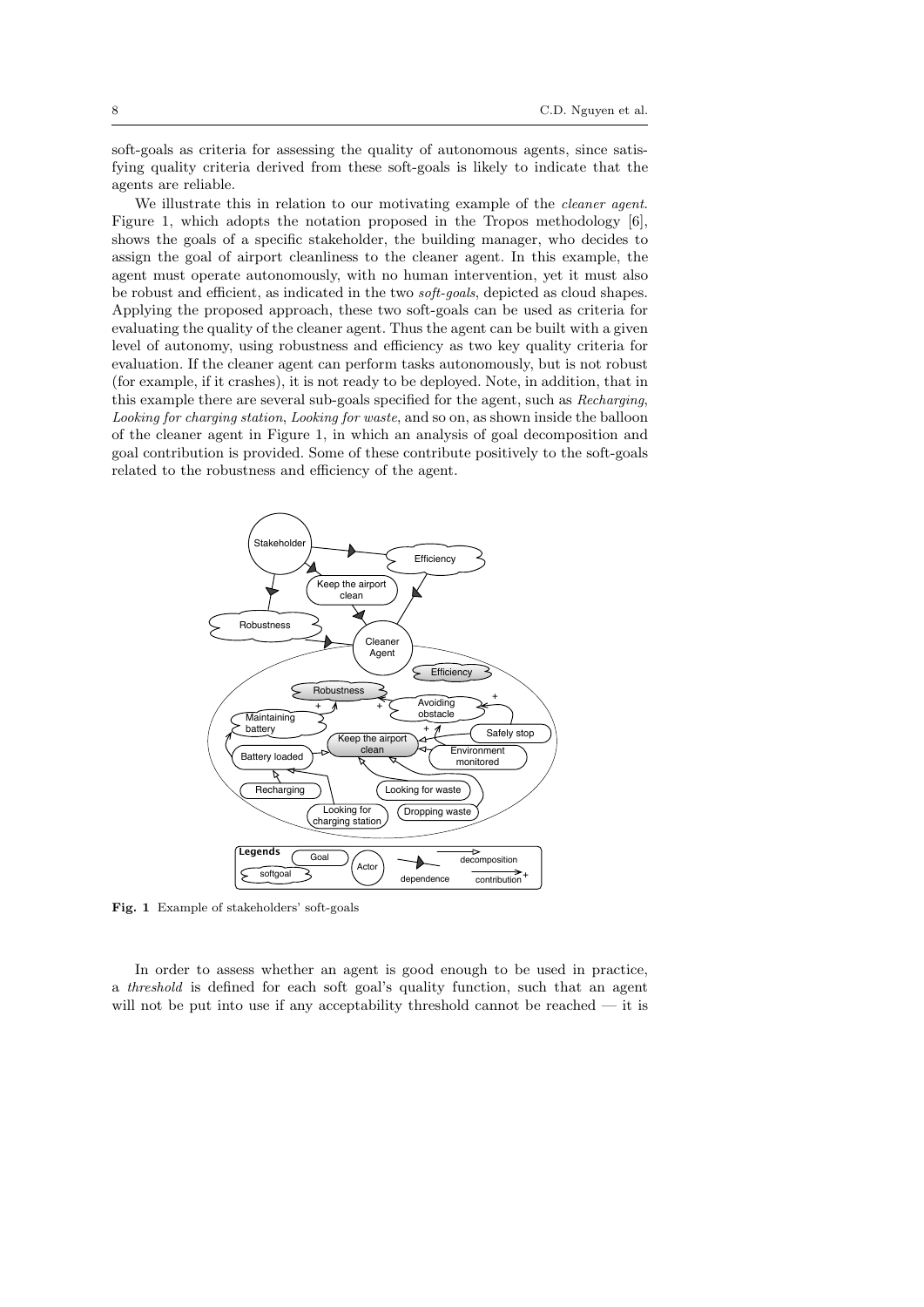the function of the test oracle to check whether these thresholds are met. Apart from robustness, we can impose many other requirements related to autonomy on the cleaner agent: stability, efficiency and safety, for example. Stability demands that the agent should avoid dropping its goals too frequently. Efficiency requires the agent to finish cleaning an area after a specific amount of time, or to bring an amount of waste (for example, 2 Kg) to the wastebins per hour. The safety requirement demands that the agent must switch to its 'safe mode' in undesirable circumstances, such as when its arms may be malfunctioning. In this paper, we concentrate on the sub-goals of the robustness soft-goal, maintaing battery and avoiding obstacle, to illustrate and evaluate our approach.

### 3.1.2 Analysing output data

In traditional software testing, we can set up some initial state, submit test inputs and then evaluate the outputs from the software. However, testing autonomous agents is more complex in that outputs arising from the same inputs can be different for different executions, so that it is important to evaluate not only the final results but also the adaptation of the agents under test over time. As a consequence, we need to collect sufficient and adequate data to properly evaluate an agent according to the defined criteria. Insufficient or inadequate test data can lead to incorrect conclusions.

To achieve this, we propose to monitor the behaviour of the agents under test during the test executions. Tentative monitoring can be very expensive, hence specifying what to monitor and when it needs to be done, prior to test execution is vital. However, since monitoring software agents is a topic that is beyond the scope of this paper, we assume that for each type of agent under test there is an adequate monitoring solution so that sufficient and adequate data is collected for testing.

Since the responses of an agent to a given input can be different in different instances, we propose to apply statistical methods to synthesise test output. Each test case execution must be repeated a number of times, and the statistical data obtained by monitoring compared to the correspondingly defined criteria, in order to give a verdict on the behaviour of such software agents. Taking the battery level of the cleaner agent as an example, in the same environment we may have to run the agent several (or a large number of) times in order to state whether the agents maintains its battery properly.

### 3.2 Evolutionary test case generation

Once evaluation criteria have been defined, following our approach presented above, we can use them to guide the generation of test cases automatically. The evolutionary testing methodology consists of the following top level steps:

1. Representing stakeholder soft-goals as quality functions. Relevant soft-goals that can be used to evaluate agent autonomy are transformed to evaluation criteria. We name these criteria *quality functions*; they refer to stakeholder satisfaction with respect to the agent under test. This transformation is domain specific and depends on the nature of the soft-goal. For example, a quality function that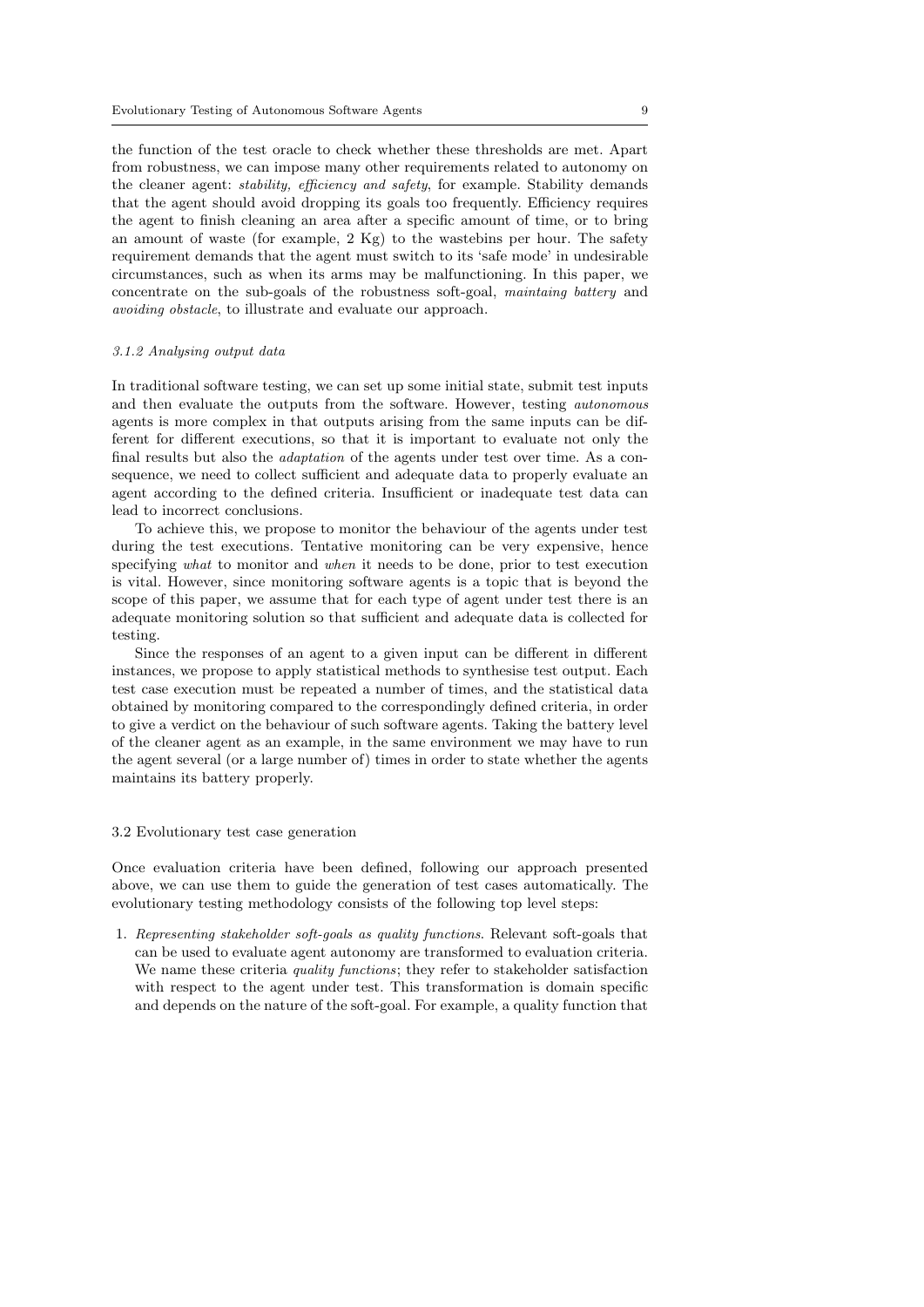depicts the capability of the cleaner agent to maintain its battery may simply be a threshold with the constraint that the battery level must be greater than this threshold. However, this must be balanced against another quality function that captures the user expectations that efficiency should monotonically increase as a result of the agent's learning capability. The threshold constraint and the monotonic efficiency function are not necessarily always in conflict, but there may be situations in which satisfying one can make it harder to satisfy another; these are precisely those occasional interesting situations that make for challenging test cases.

2. Evolutionary testing. In order to generate varied tests with increasing levels of difficulty, we advocate the use of meta-heuristic search algorithms that have been used in other work on search based software engineering [16], and, more specifically, we advocate the use of evolutionary algorithms. Such algorithms are typically well-suited to complex multi-objective optimisation. The quality functions of interest are used as objective functions to guide the search towards generating more challenging test cases.



Fig. 2 Evolutionary testing procedure

The evolutionary testing procedure is presented in Figure 2. Its four steps are described as follows:

- 1. Generate initial population. A set of test cases is called a population. Each test case is an individual in the population, and represents a combination of states (i.e. values) of environmental inputs. The initial population can be generated randomly, or taken from existing test cases, created by testers.
- 2. Execution and monitoring. Test execution involves inserting the agents under test into the testing environment, made up of environmental inputs, so that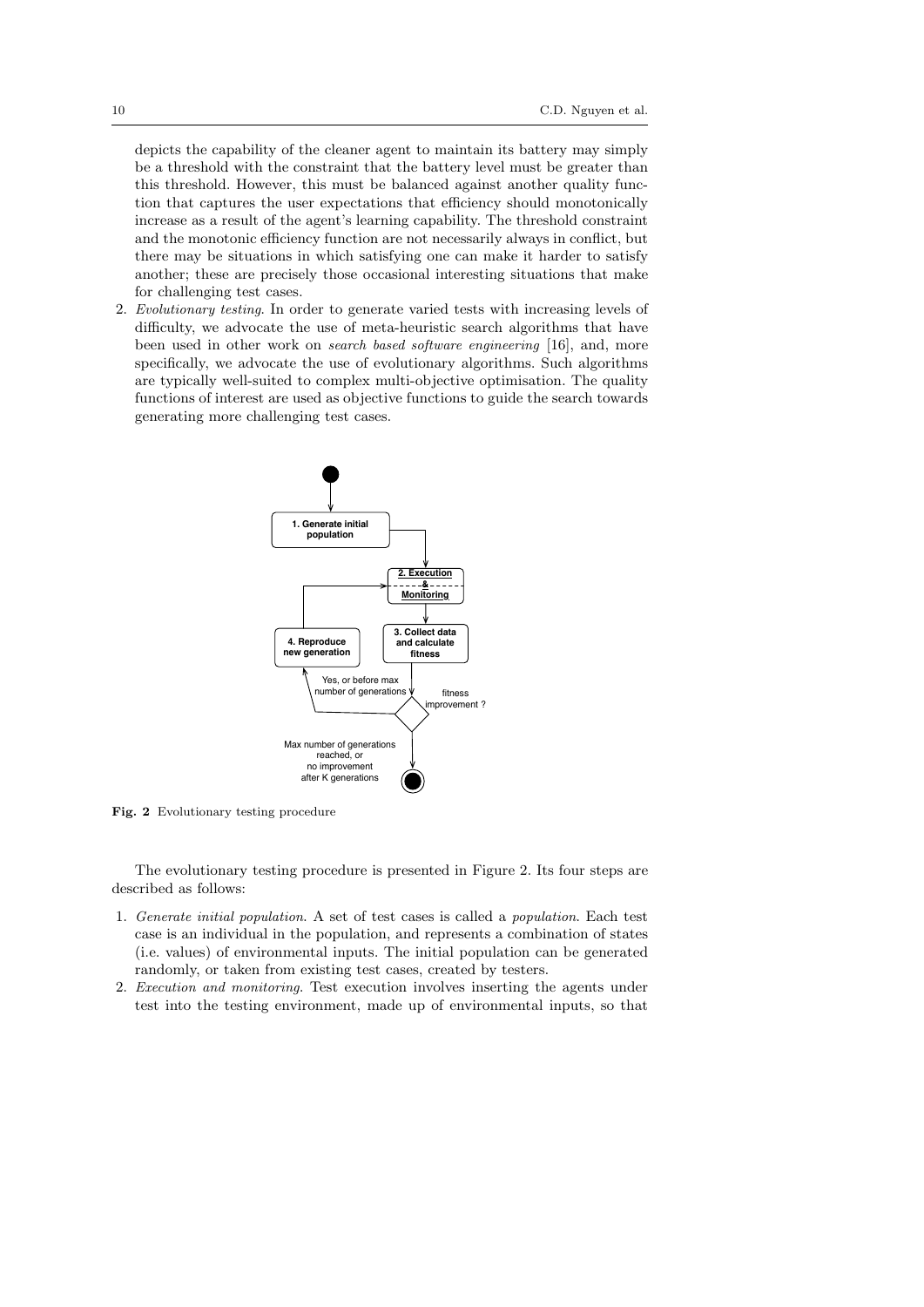they can operate (i.e. perform tasks or achieve goals). At the same time, a monitoring mechanism is needed to observe and record the behaviour of these agents. Multiple executions may be needed to be performed repeatedly (or in parallel) in order to provide sufficient data to statistically measure the fitness values used in the next steps.

- 3. Collect observed data and calculate fitness values. Cumulative data from all executions are used to calculate fitness values of selected test cases. The method for calculating fitness values depends on the stakeholder soft-goals of interest and the problem domain. Since these calculated fitness values provide some insight concerning improvement, if no improvement is observed after a specified number of generations (e.g., K generations), the test procedure stops. Otherwise Step 4 is invoked. The test process stops also when a maximum number of generations is reached, this maximum value is specified by the user.
- 4. Reproduction. Good individuals that have good fitness values are selected, and then the crossover operation (by which two individuals are combined to generate two more, inheriting the important material of their parents, as we describe later) is used to produce new offspring. Finally, mutation (by which some part of an individual may be changed to introduce some variation) is applied with a certain probability to some selected offspring. As with natural evolution, selection is biased in favour of fitter individuals.

When one fitness value (i.e., one soft-goal) is considered, a single-objective meta-heuristic algorithm is used to generate test cases. When more than one fitness value is considered, we can use a multi-objective meta-heuristic algorithm to guide the search for good test cases. For instance, the cleaner agent (see Figure 1) can be evaluated using the robustness soft-goal or the efficiency soft-goal alone; but it can also be evaluated using the two soft-goals at the same time.

In the former case, when soft-goals are evaluated separately, this means that we test the autonomous agents with respect to the soft-goals separately. The expected outcomes are hard test cases that obstruct the agents under test from reaching the soft-goal under consideration. In the latter case, when multiple soft-goals are considered at once, we expect to obtain test cases that satisfy multiple hard-to-find conditions simultaneously. In the case of the cleaner, for example, we are interested in searching for test cases that require the agent to consume more power (subject to efficiency) and that cause it to be vulnerable to obstacles (subject to robustness). In such hard test cases, the cleaner may exhibit similar failures more quickly and frequently compared to those test cases that consider a single objective, or we may find other faults that are otherwise not revealed in the agents under test.

## 3.3 Encoding test inputs for evolutionary testing

In meta-heuristic (e.g. genetic) search algorithms, each individual is "genetically" encoded as a chromosome containing a set of genes. A gene is a set of elements, binary values (0, 1) for example. The task here is to produce successive generations of populations that give rise to fitter offspring, usually through specific operations. In this context, crossover for two individuals means that we cut the two corresponding chromosomes into parts, usually two, and exchange parts of one chromosome with those of the other to obtain offspring. Mutation means that a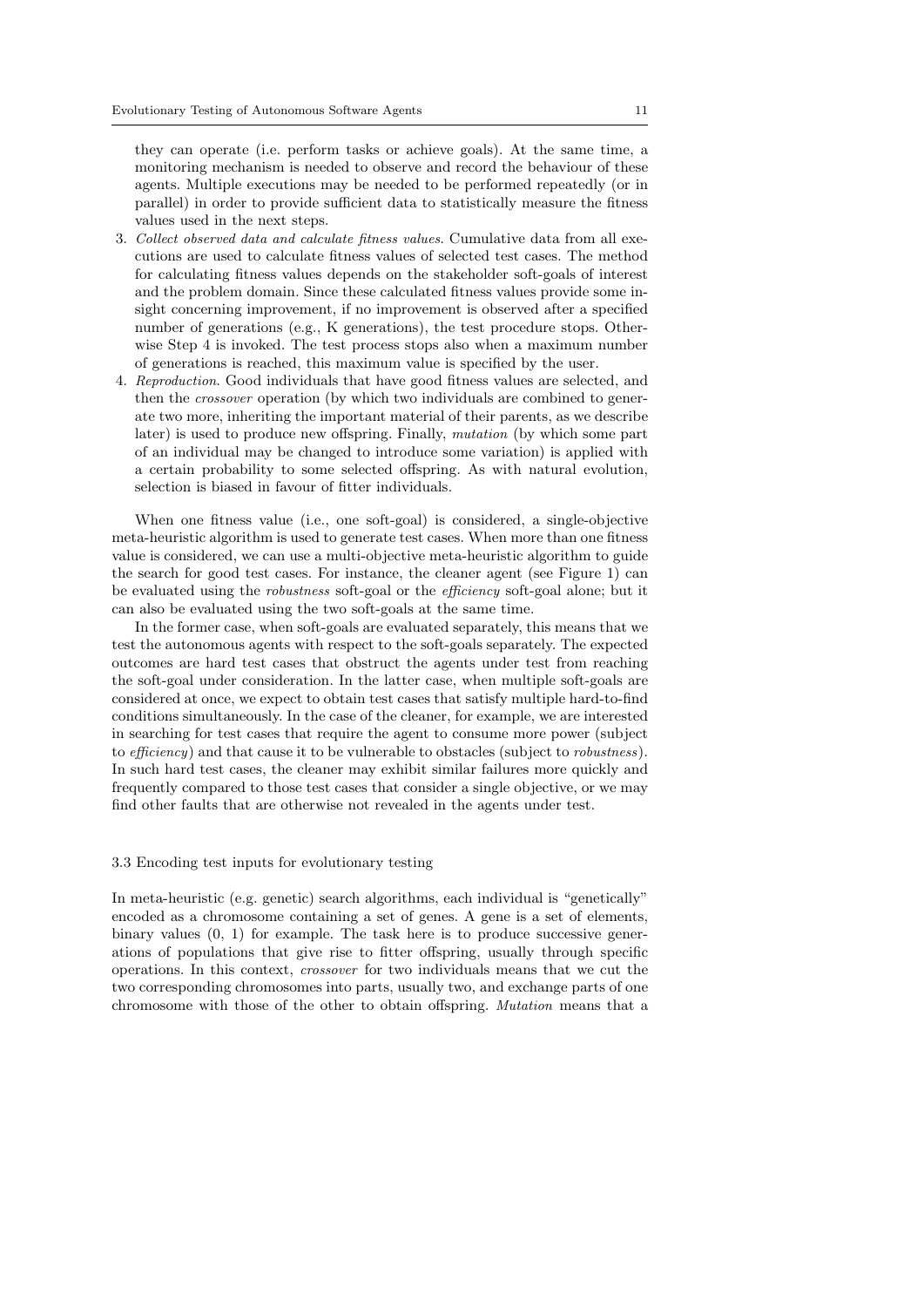randomly-selected (or a small number of) gene element(s) of an offspring is forced to change, for example flipping 0 to 1.

In order to apply genetic search algorithms to generate test inputs, we must encode these test inputs such that we can easily perform crossover and mutation on them. Let us, first, examine the possible input space for autonomous agents.

Georgeff and Ingrand [15] present a minimal design of a reference architecture for BDI agents [5], that has been widely applied to build autonomous agents. In the architecture, agents perceive the outside world (from the agents' perspective) through a set of sensors, and make changes to the world through a set of effectors. Weyns et al. [31] complement the architectural picture of multiagent systems with a reference model for the environment, in which agents access the environment by employing either perception (sense and percept), action (make changes to the environment), or communication (send and receive messages). Though the two architectures appear to be slightly mismatched because of the communication element, they actually fit well with one another as agent communication involves environmental facilities — incoming (inbox) or outgoing (outbox) buffers — and receiving a message can be seen as perceiving the inbox, and sending one as placing it in the outbox. To this end, the outside world, from the perspective of an agent, consists of environmental artefacts and other agents, which are considered to be test inputs in testing software agents. Autonomous agents monitor these elements actively to detect and reply to events or changes in a timely fashion, or they can receive stimuli from these elements and react proactively.

In general, we can encode each environmental artefact by means of one *gene*, where each property of the artefact is encoded as one part of the gene. A test case, consisting of a set of all investigated artefacts, is encoded as a chromosome. For example, to apply evolutionary testing to test the cleaner agent, we consider each environment as a test case containing a set of objects, such as charging stations or wastebins. Since each of these objects has a specific location, by changing the locations of these objects we can obtain new test cases, and we can thus encode an environment (also known as a test case) as a set of locations. A genetic algorithm can then be used to search for good sets of locations; that is, to place the objects in specific locations, so that we can effectively pose demanding challenges to the cleaner agent.

It is worth noting that this method of encoding test inputs is generic, we can apply it to different agent systems to identify main elements of test cases, e.i artefacts and their properties. Then, for each artefact property, its domainspecific genetic encoding may be required. For example, we can apply the method to identify test cases composing of a set of objects, each has two properties: location,  $size$  – for testing a concrete agent. After that, we may encode *location* property using binary, integer, or real genetic encoding, depending on the domain of the agent.

#### 4 Experiments

#### 4.1 Testing Scenario

In this section, we further elaborate the cleaner agent example introduced in Section 2.2, and build a simulation of a system composed of an artificial environment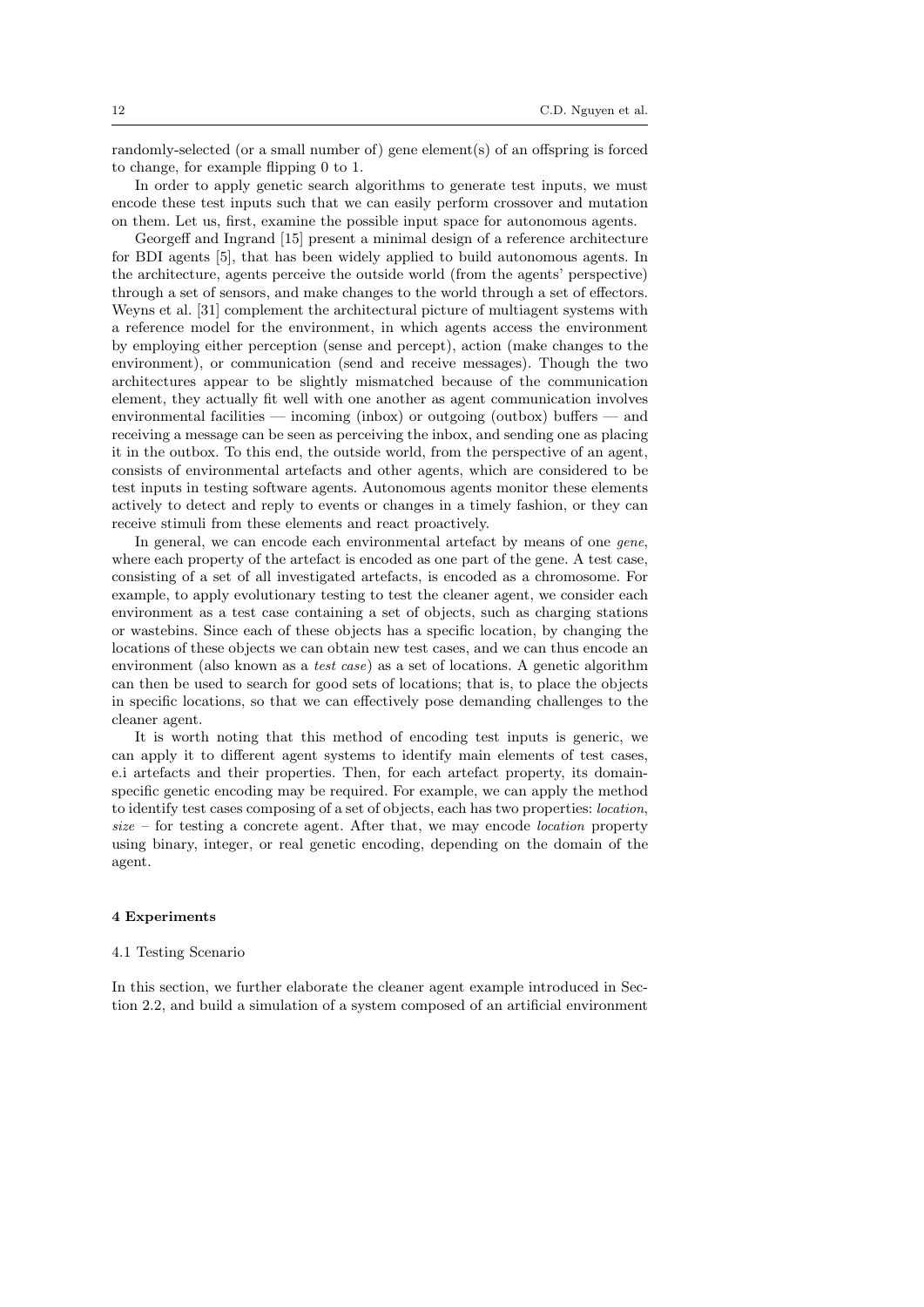and this cleaner agent to evaluate the proposed approach. We describe, in detail, the functionality of the agent and the way we use soft-goals to guide test generation and, ultimately, evaluate the quality of the agent.

The artificial environment is a square area, A, in which there can be obstacles, wastebins, waste, and charging stations located randomly or intentionally. We define an *environmental setting* as a particular configuration of  $A$ , in which different numbers of obstacles, wastebins, waste, and charging stations are located at particular locations. Each such environmental setting comprises a test case, and different settings pose problems of different levels of difficulty for the cleaner agent: some might obstruct the movement of the agent or demand the agent to consume more power, while others might place wastebins in locations that make it easy for the agent to drop waste collected.

The simulation environment and the cleaner agent are implemented in Jadex [26], a software framework that facilitates the development of goal-oriented agents based on the belief-desire-intention (BDI) model. In fact, there is also a cleaner agent example provided with Jadex middleware, but its functionalities are much simpler in comparison to our implementation<sup>1</sup> in terms of the dynamism of the environment and the capabilities of the agent.

Our environment can be seen as a container in which there are observable objects, including obstacles, wastebins, charging stations and items of waste. At run-time, the properties of these objects (such as location) can change, and new objects of these kinds can appear in the environment. Figure 3 shows a snapshot of the environment at run-time. The name of the objects is placed beside it. In this environment there are one cleaner, two charging stations, one wastebin, a number of waste and obstacles.

In our experiments, two versions of the cleaner agent were implemented. The first version, which we refer to as Simple Cleaner or s-Cleaner for short, is provided with live up-to-date global knowledge about the environment, including the location of all the objects and their status. As a consequence, s-Cleaner can plan with global knowledge and does not need to explore the environment. The second version, which we refer to as Exploring Cleaner or e-Cleaner, is not provided with such information, and must itself explore the environment to sense other objects and detect waste. Thus, e-Cleaner may need to re-plan or change its course of movement when it encounters new objects. Both versions have a number of goals and associated plans, with goal deliberation based on conditions related to the current state of the agents (i.e. their location and charge) and the perceived state of other objects.

The detailed implementation of e-Cleaner as a BDI agent in Jadex can be summarized as follows. The agent has a set of beliefs regarding its location, profile (e.g. size, vision), and its knowledge about the surrounding environment. The agent has four root hard-goals: maintain-battery, avoid-obstacle, cleanup, monitoring; there are a number of sub goals that help achieving the root goals. In terms of agent plans, the agent has two plans leastseenwalk and exploremap that determine a place where to go; plan *moveto* prepares a trajectory and drives the agent to get to a target. Plan stopandwaitforchanges is triggered when the agent detects an obstacle; the agent may, then, wait for some seconds to see if the obstacle moves away and replan after that if continuing its original trajectory may lead to crashes. If a timeout

 $^1\,$  Available at http://selab.fbk.eu/dnguyen/public/cleaner-agent.tgz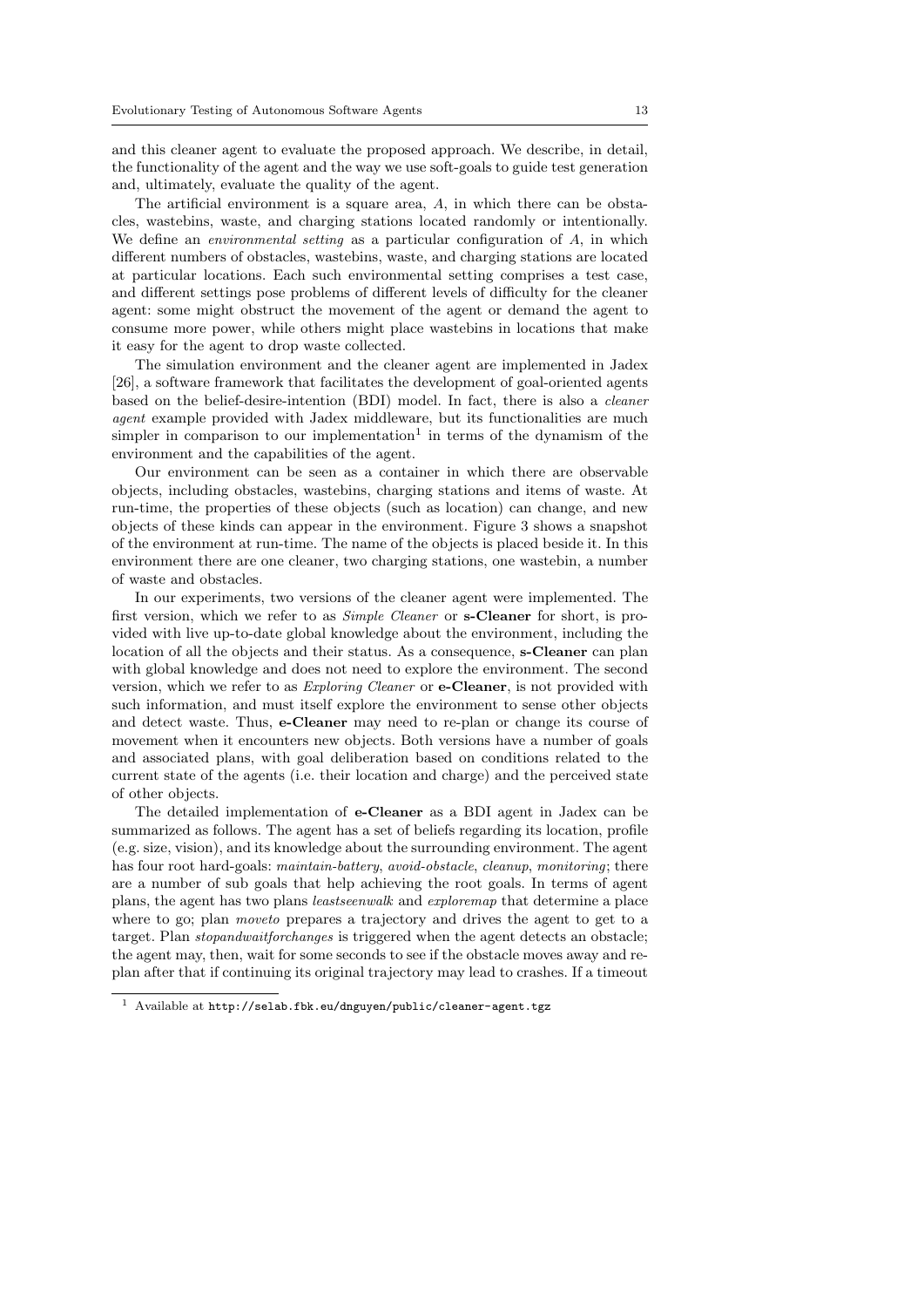

Fig. 3 A screenshot of the simulated environment at runtime

has occurred and no other possible path is found, plan suspendforsafety is triggered and the agent goes into 'sleep' mode. Finally, two other plans loadbattery and cleanup and their supplementary plans are responsible for recharging the agent's battery when it gets low and for cleaning up the discovered waste. Each plan has a trigger, which is a condition (or a set of conditions) or a reference to goals; the plan is executed when the required conditions are satisfied or when the referred goals are triggered. Detailed implementation of agent plans are in Java<sup>2</sup> code.

As mentioned in Section 3.1, we choose two soft-goals: *robustness* and *efficiency* to evaluate the quality of the cleaner agents. By analysing robustness, we can decompose from it two further goals: maintaining-battery and avoiding-obstacles. These sub-goals, and all other soft goals' sub-goals, should be taken into account when evaluating the quality of the cleaner agents. By so doing, each soft-goal can be used to derive a fitness function, which is then used by evolutionary testing to guide the generation of test cases.

We apply the evolutionary generation steps introduced in Section 3.2 to generate test cases. More specifically, the NSGA-II algorithm [11] with its ranking

<sup>2</sup> http://www.oracle.com/technetwork/java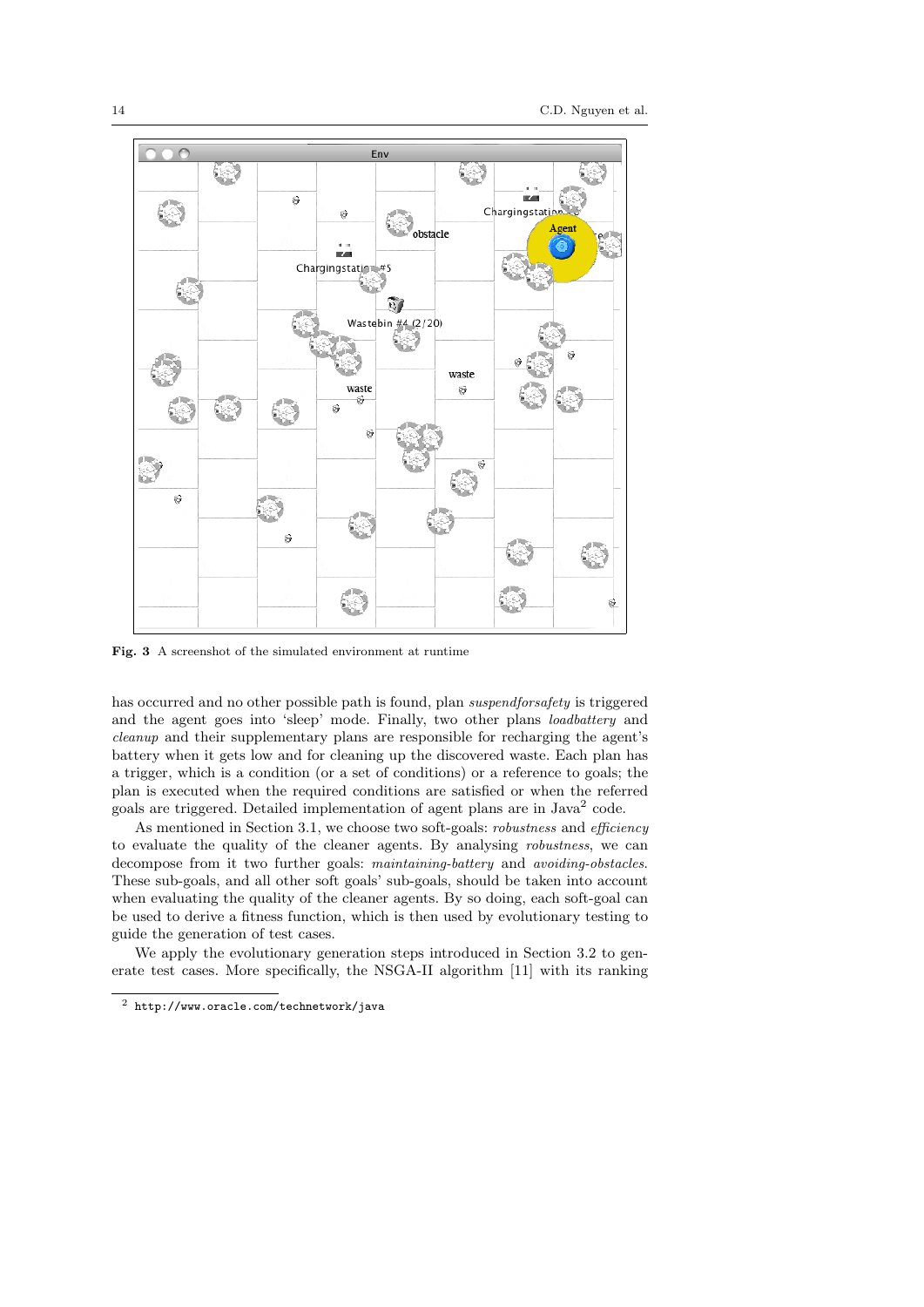and genetic operations is used in our experiments. The algorithm was proposed by Kalyanmoy Deb and coleagues, it is a fast elitist multi-objective genetic algorithm that has been proved to be better in finding widely spread solutions (diversity if desirable) and offers better convergence to the optimum, in comparison to other algorithms. The algorithm uses a selection operator that creates a mating pool by combining the parent and offspring populations, and select the best solutions from them with respect to fitness and spread. In addition, the NSGA-II algorithm accepts encoding of real numbers, which fits well with our implementation of the location of objects in the testing environment.

In what follows, we detail the fitness functions and input encodings used in our experiments, and present the results obtained for the two agents, s-Cleaner and e-Cleaner.

#### 4.2 Fitness functions

As described above, we have decomposed the robustness soft-goal into two subgoals, avoiding obstacles and maintaining battery. In this section, we define fitness functions for these two goals.

The agent consumes battery power whenever it moves, picks up and drops waste; whenever the battery level dips below 20%, the agent moves to the nearest charging station to recharge the battery. In relation to battery power consumption, therefore, fitness is inversely proportional to the total power consumption of the agent throughout its lifetime, as follows:

### $f_{power} = 1/T$ otal power consumption

The more power the agent consumes, the lower  $f_{power}$  will be. This will also be better from a testing perspective, since the test case forces the agent to consume more, potentially leading to fault revelation.

In relation to the *avoiding obstacles* soft-goal, the fitness function,  $f_{obs}$ , is similarly inversely proportional to the number of obstacles encountered during the lifetime of the agent. Encountering an obstacle means that it is close to the agent in the agent's direction of movement. The larger the number of obstacles encountered, the better  $f_{obs}$  will be for testing purposes.

### $f_{obs} = 1/N$ umber of obstacles encountered

In preliminary work [24], we investigated the generation of test cases under which the agent is most vulnerable to obstacles by searching, based on the fitness function derived from the avoiding obstacle soft-goal, for environments in which the agent has a high chance of colliding with obstacles. In this paper we take that preliminary work further, extending it to consider both soft-goals, avoiding obstacle and maintaining battery, simultaneously. The search objective is to find test environments in which the cleaner agent is not only vulnerable to obstacles but also to consuming large amounts of battery power so that it may fail to maintain a sufficiently high battery level. In other words, we search for testing environments, subject to minimising both fitness functions,  $f_{power}$  and  $f_{obs}$ .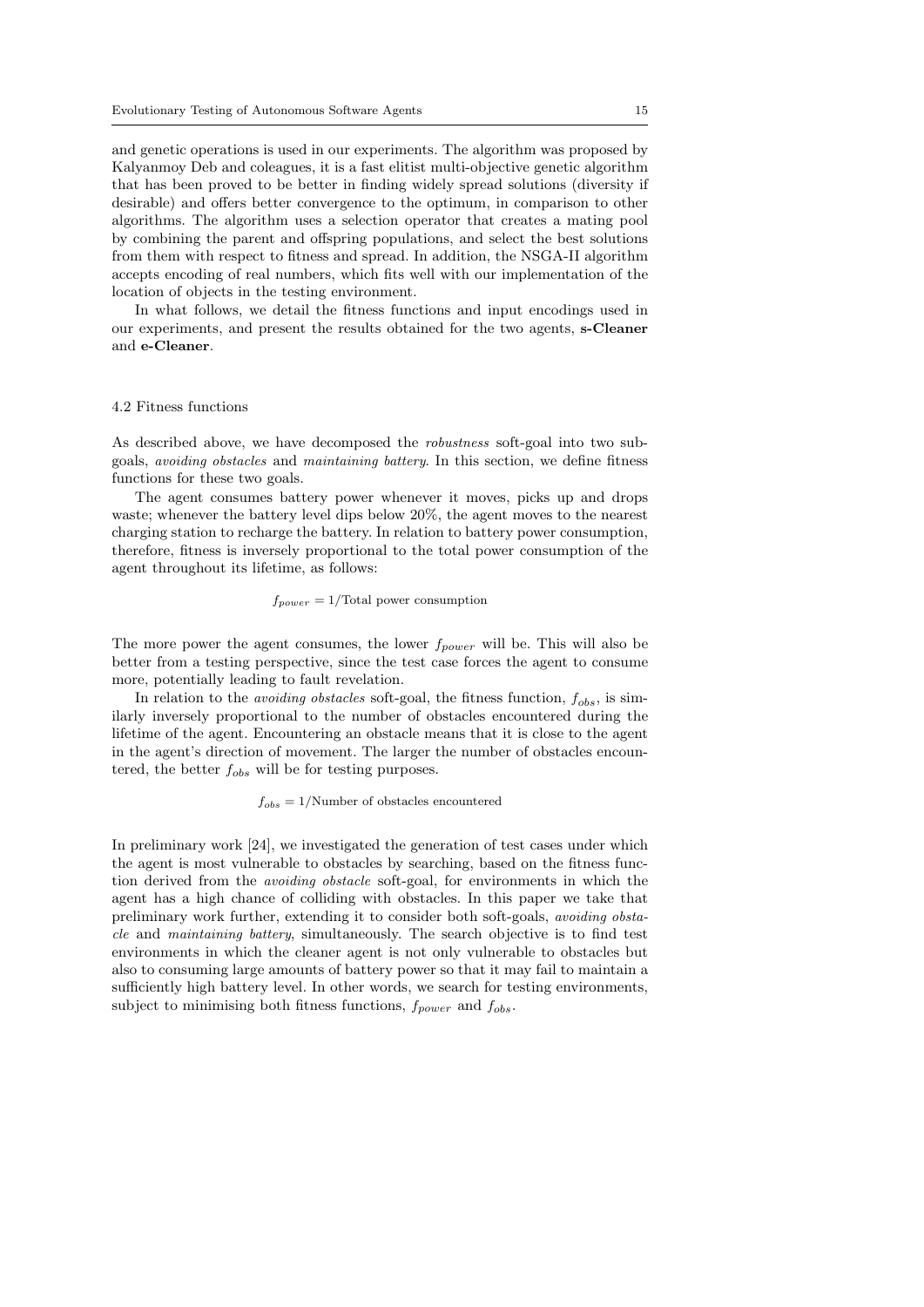### 4.3 Test input encoding

A test case consists of obstacles, wastebins, waste, and charging stations. In our experiments, we control the quantity of these objects by fixing them a priori so that the test generation algorithm focuses only on the locations of the objects and coverges faster. To apply our approach, we can relax this constraint and consider also object quantities as other variables for the evolutionary algorithm to find. We have done serveral pilot experiments with different object quatities and the results are, to some extent, similar to those reported in this paper. It is important, however, to notice that as the number of objects increases, the time for the test generation technique to find good test cases also increases.

In our experiments, there are two wastebins and two charging stations, while the numbers of obstacles and items of waste are higher (the precise quantity of these objects is discussed later in this paper). Consequently, one test case differs from others in the locations of the objects, and we must encode these locations to represent test cases in a suitable form for the evolutionary search algorithm.

We apply a real number encoding to specify the locations of objects. This allows an object to be placed anywhere in the environment. In this scheme, the location of an object consists of two coordinates  $x, y$ , where  $0 \le x \le Width$  and  $0 \leq y \leq Length$ . In turn, *Width* and *Length* of the area to be cleaned are normalised to be 1. A test case, then, is encoded straightforwardly as a vector of real numbers as follows:

$$
TC=
$$

where  $(x_i, y_i)$  is the location of object i, and N is the number of objects of all types. The goal of the evolutionary testing we propose is thus to search for test cases (TCs), such that  $f_{power}$  and  $f_{obs}$  are optimal.

#### 4.4 Experiments and results

During the development of the cleaner agents, before applying our evolution-based testing, we logged all the detected faults. In so doing, we discovered one subtle fault, which was found after many long human observations of the behaviour of the agents, that relates to the two goals of maintaining-battery and avoiding-obstacles. These two goals can be active at the same time, but when the battery level drops to too low a level, the agents favour the maintaining-battery goal regardless of the avoiding-obstacles goal, causing them to collide with obstacles if these appear on the paths of the agents. Figure 4 is an excerpt of agent code that contains the fault, lines 7-10: when the battery level of the agent is less than 3 percent, the goal avoiding-obstacles is inhibited by the goal maintaining-battery. This fault can be revealed under two simultaneous conditions: the battery of the agents drops to too low a level (specifically, 3%) so that the avoiding obstacle goal is ignored; and there must be nearby obstacles in the path of the agents.

In the following experiments we use the fault to evaluate the effectiveness of our proposed approach, evolutionary testing. We use the detection of the fault, and the value of the fitness functions introduced in the previous section, as a benchmark to assess our approach.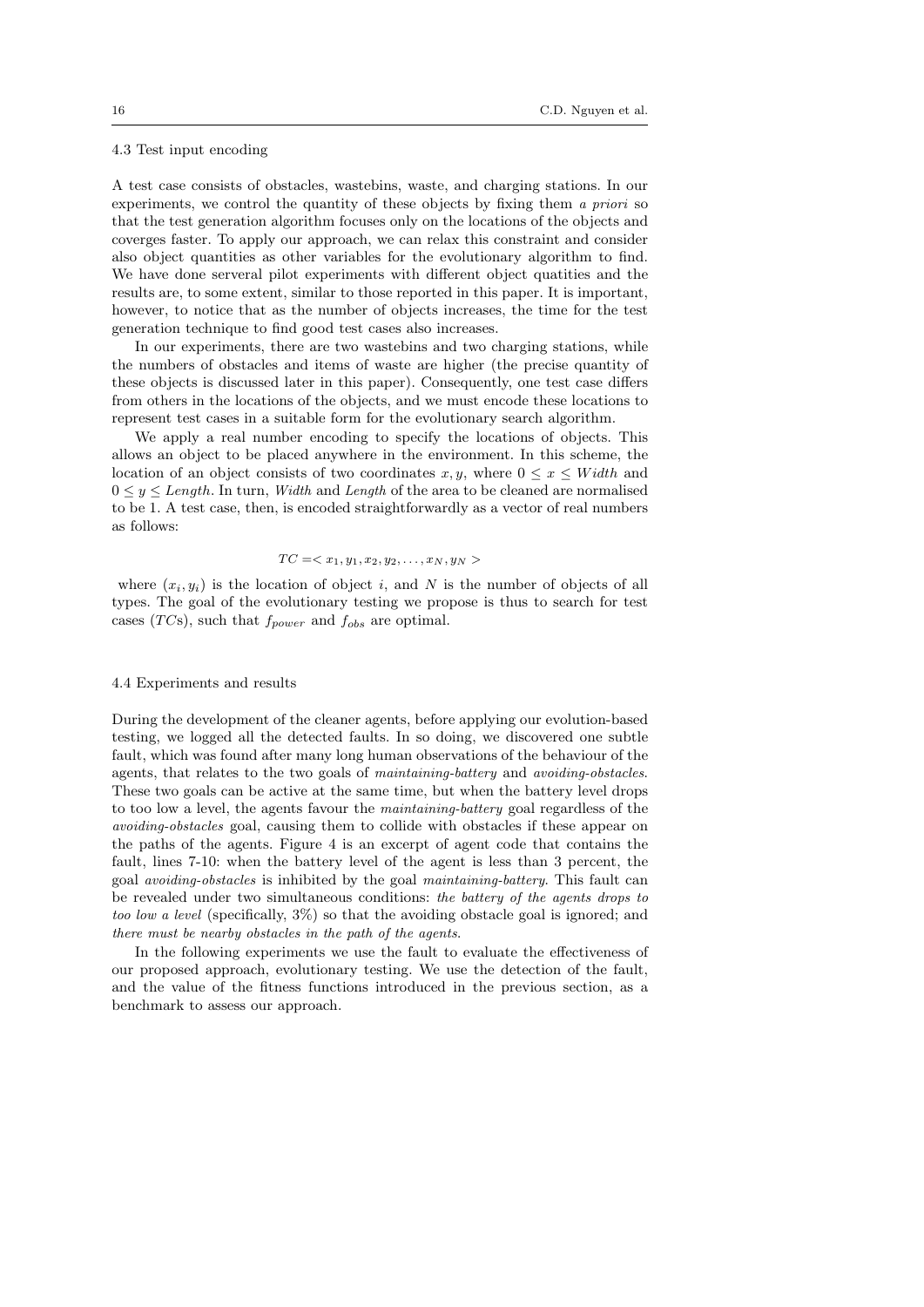| 1  | <maintaingoal name="maintainbattery" recur="true" retry="true" retrydelay="0"></maintaingoal> |
|----|-----------------------------------------------------------------------------------------------|
|    | <deliberation cardinality="-1"></deliberation>                                                |
|    | <inhibits inhibit="when in process" ref="performlookforwaste"></inhibits>                     |
|    | <inhibits inhibit="when in process" ref="achievecleanup"></inhibits>                          |
| 5  | <inhibits inhibit="when in process" ref="achievepickupwaste"></inhibits>                      |
| 6  | <inhibits inhibit="when in process" ref="achievedropwaste"></inhibits>                        |
|    | disable also the avoiding obstacle goal when battery is too low                               |
| 8  | <inhibits inhibit="when in process" ref="avoidobstacles"></inhibits>                          |
| 9  | \$beliefbase.my chargestate < 0.03                                                            |
| 10 |                                                                                               |
| 11 |                                                                                               |
| 12 | engage in actions when the state is below MINIMUM BATTERY CHARGE.                             |
| 13 | $mintaincondition>$                                                                           |
| 14 | \$beliefbase.my chargestate > MyConstants.MINIMUM BATTERY CHARGE                              |
| 15 |                                                                                               |
| 16 | $\leq$ !-- The goal is satisfied when the charge state is 1.0. -->                            |
| 17 | <targetcondition></targetcondition>                                                           |
| 18 | \$beliefbase.my chargestate == $1.0$                                                          |
| 19 |                                                                                               |
| 20 |                                                                                               |

Fig. 4 Excerpt of agent code that contains a fault, lines 7-10. When the battery level of the agent is less than 3 percent, the goal avoiding-obstacles is inhibited.

Regarding the parameters used with NSGA-II, we choose for all experiments the following values:

| Population size          | 30    |
|--------------------------|-------|
| Max number of generation | 100   |
| Mutation probability     | $3\%$ |
| Crossover probability    | 90%   |

#### 4.4.1 Results with s-Cleaner

Using the NSGA-II algorithm [11], we performed evolutionary testing on s-Cleaner with three different fitness combinations: (i)  $f_{power}$  alone, (ii)  $f_{obs}$  alone, and (iii) both  $f_{power}$  and  $f_{obs}$ . In the first and second case only one fitness function is used to guide the evolutionary generation of test cases, but in the third case, both fitness functions are used. In this respect, the third case, which combines the two fitness functions, is a multi-objective optimisation problem.

As described above, since s-Cleaner has global knowledge of the environment, it requires no exploration or sensing. Instead, at run-time, the agent decides what to do based on its battery level, number of items of waste collected, and number of items of waste that are not yet collected. Moreover, since the locations of all obstacles are known, s-Cleaner can plan its trajectory to avoid these obstacles. As a result, no collision should be expected. These experiments were therefore used to evaluate our evolutionary testing technique in terms of fitness values, in terms of how they are improved over time by the approach.

We performed these experiments with different settings of the environment in terms of quantity and types of object. For example, in one setting (which provides a clear perspective on the results), the quantity of the objects of each type in the environment is fixed — 4 obstacles, 4 waste items, 2 charging stations, and 2 wastebins — and the locations of the charging stations and wastebins are predefined. The starting location of the agent is at the bottom-left corner of the environment. (Other experimental settings for which we repeated the experiment gave similar results.) In this chosen setting, the aim of the evolutionary testing is thus to place items of waste and obstacles so that the fitness values reach their optima.

Figure 5 shows the improvement of fitness values over generations. At each generation we calculated the average fitness values of all individuals to see how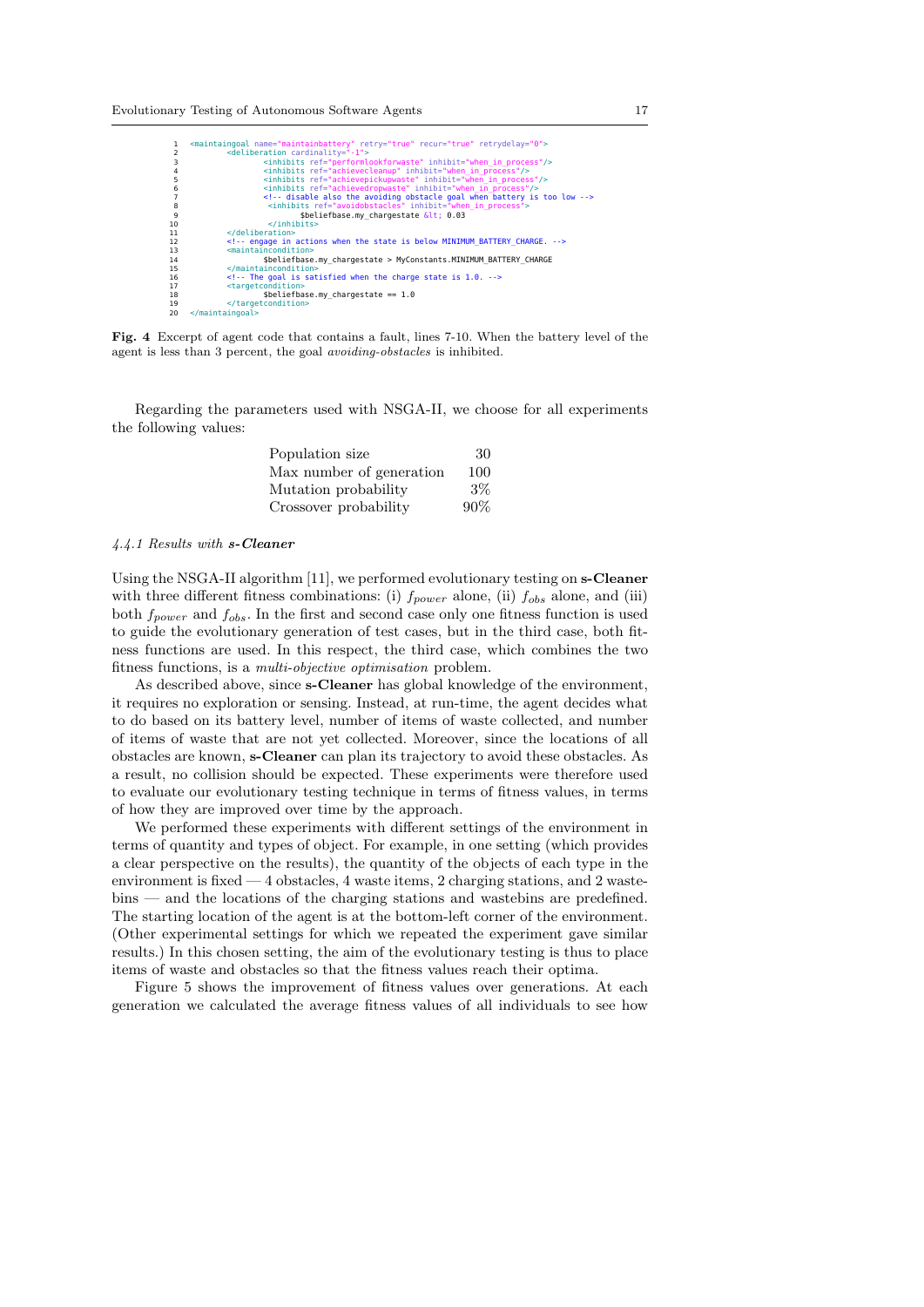the whole population evolves. In the sub-figures, the  $x$  axis represents time in terms of generations, while the y axis represents the averages of the fitness values. Overall we see that the average of fitness values in both sub-figures become smaller and smaller over time. This means that the fitness functions  $f_{obs}$  and  $f_{power}$  get better results over time or, alternatively, that the generated test cases are better and better in that they cause s-Cleaner to consume more power and increase the probability of encountering obstacles. When we ran the evolutionary testing guided solely by one fitness function — that is, by either  $f_{obs}$  or  $f_{power}$  — only one set of values improves, regardless of the other. Thus, the generated test cases satisfy only one condition at a time: either *causing s-Cleaner to consume more* power or increasing the probability of encountering obstacles.



Fig. 5 The simultaneous improvement of fitness functions by multiple objective ET.

Figure 6 illustrates three test cases found by evolutionary testing. Figure 6(a) and 6(b) are test cases found by single-objective evolutionary testing guided by  $f_{obs}$  and  $f_{power}$ , respectively. In Figure 6(a), obstacles (large filled circles) and waste items (small filled dots) are placed very close to each other, and they are also nearby two charging stations (squares) and the first wastebin (unfilled circle); in this setting, our execution trace showed that the agent encountered obstacles in almost every trajectory, indicating that the probability of crashing into an obstacle was high. In Figure 6(b), the waste items are placed in the far corners from the starting point of the agent, requiring the agent to consume more power to fulfil its cleaning goal. The locations of the obstacles are somewhat random. In Figure 6(c), the waste items are placed in the far corners, and the obstacles are placed on the paths the agent traverses to collect or drop waste, and to recharge its battery. In this way, the agent consumes a very high level of power and has a very high chance of colliding with obstacles.

In summary, the results obtained from this set of experiments provide evidence to support the claim that multi-objective evolutionary testing can search for test cases that satisfy multiple testing purposes, creating multiple conditions in which subtle faults can be revealed. The introduced fault manifests itself only when the battery level is very low and at that moment the agent encounters an obstacle. Thus, effective testing needs to synthesise separate stress conditions to automat-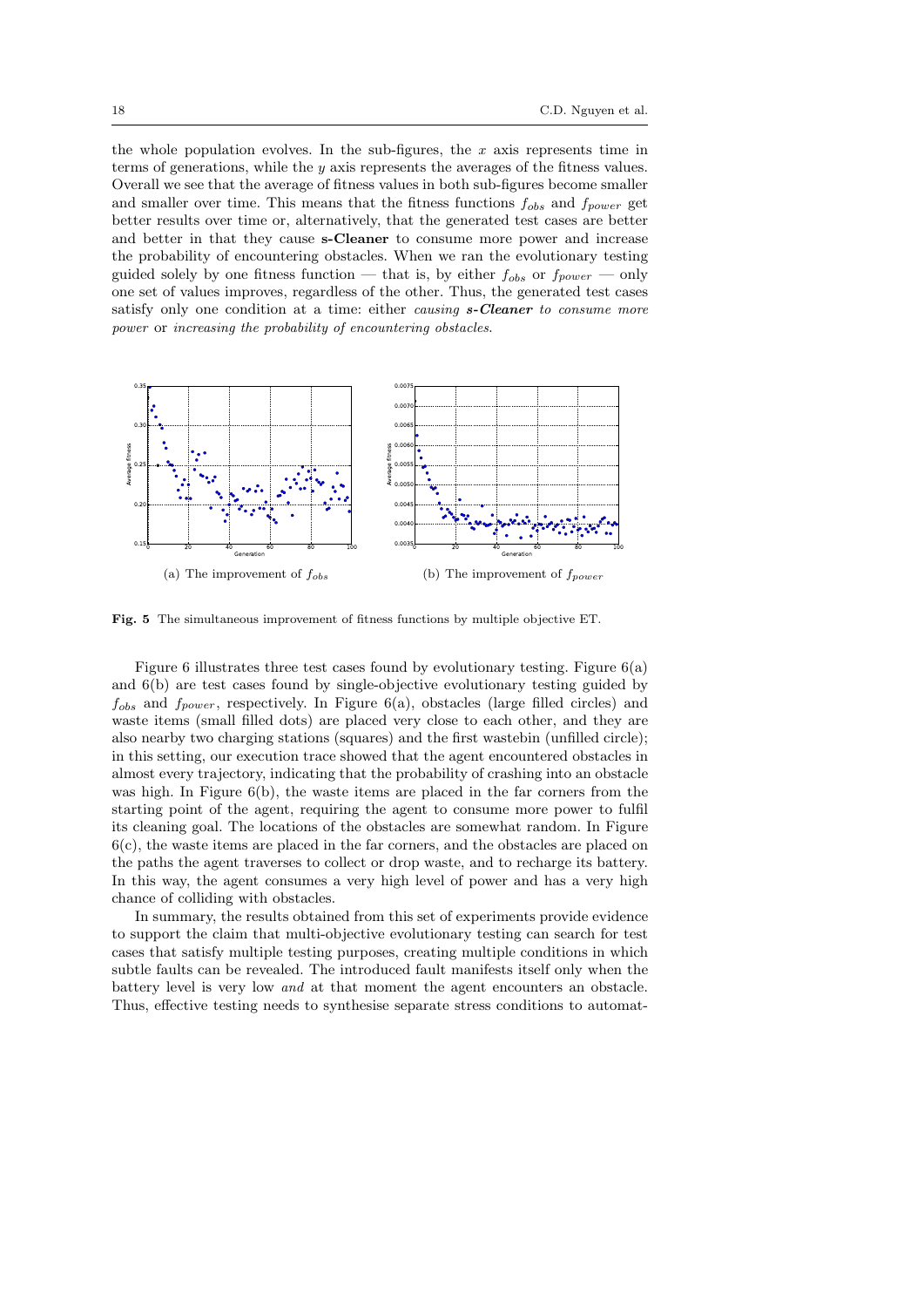

Fig. 6 Examples of test cases found using single and multiple objective ET. The meaning of the objects in these figures is identical to those in Figure 3. However, we make a new presentation to better visualise the test cases.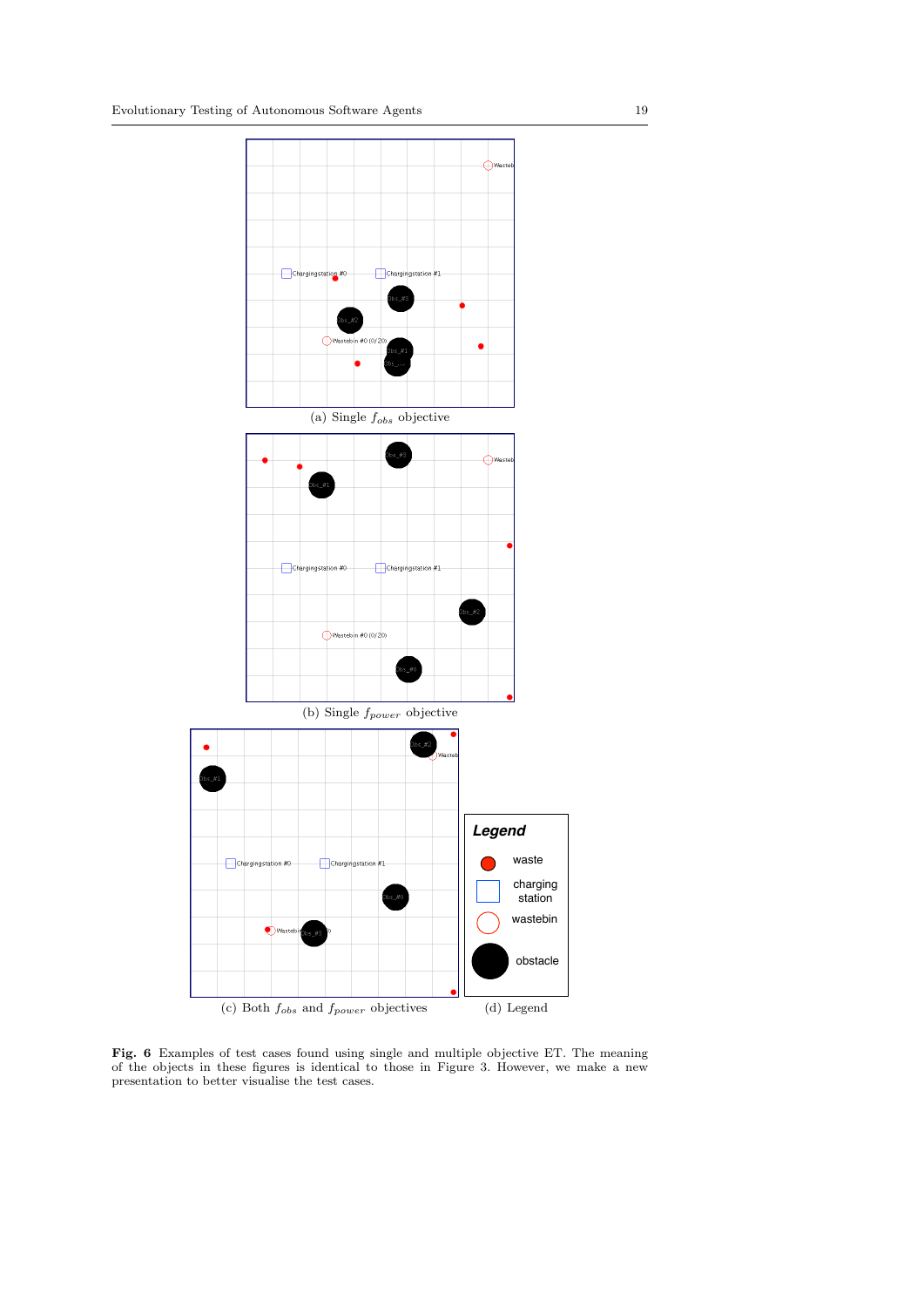ically identify such fault revealing conjunctions of circumstances. This is why we believe that the agent testing problem naturally maps onto a multi-objective search based optimisation problem in the manner that we advocate herein. The chance of detecting the same fault when only one of these conditions holds regardless of the other (considering only a single objective) is lower because the probability that both conditions hold at the same time is naturally lower, too.

#### 4.4.2 Results with e-Cleaner

In the previous results we have shown the capability of multi-objective evolutionary testing in searching for test cases that satisfy multiple conditions simultaneously. This is encouraging because these test cases have a good chance of finding subtle faults. In this section we investigate the application of multi-objective evolutionary testing on e-Cleaner. Since the e-Cleaner has only local knowledge of the area it explores, it may need to re-plan when discovering new objects such as obstacles in its way, unexpected items of waste, charging stations, and so on. Moreover, because the agent has no knowledge of its environment when it starts, it must make random choices about where to explore. As a consequence, given the same test case, the agent acquires different knowledge and so can make different decisions in different runs, resulting in different behaviour. For each generated test case, therefore, we must repeat its execution several times in order to gather sufficient output data in order to correctly assess the quality of the test case.

In our experiments, each test case was executed repeatedly five times to measure the objectives  $f_{obs}$  and  $f_{power}$ . Each execution lasted 45 seconds<sup>3</sup> so that the agent has enough time to discover the environment and perform its tasks. Trial experiments revealed that with five executions and 45 seconds for each, the results of a test case converge and represent the overall result of the test case. To reduce testing time, five identical testing platforms were set up to undertake parallel executions. Similar to the experiments performed with s-cleaner, we also predefined the quantity of the objects in the environment, with 10 obstacles, 6 waste items, 2 charging stations at fixed locations, and 2 wastebins at fixed locations. We believe that these numbers are reasonable since these proportions of obstacles to wastebins provide evolutionary testing with adequate means to obstruct the movement of the agent. Within 45 seconds the agent can collect around 6 items of waste but must also recharge its battery once or twice.

In the same setting (that is, with the same number of objects of each type, and with the same initial populations), we executed single-objective evolutionary testing guided by  $f_{obs}$  and  $f_{power}$  individually, and then multi-objective evolutionary testing guided by both objectives. We compared the performance of these cases in terms of the number of instances in which the testing method caused the cleaner agent to collide with obstacles, where more collisions provide a better test case.

To illustrate how multi-objective evolutionary testing driven by  $f_{obs}$  and  $f_{power}$ improves test cases over time, consider Figure 7, which shows two samples of the population at the  $1^{st}$ generation and at the  $70^{th}$ generation. The figure depicts a plot of  $1/f_{obs}$  and  $1/f_{power}$ , so the larger the values, the better the population. In the  $1<sup>st</sup>$  generation (Figure 7(a)), the population is located in the lower-left area, while

<sup>3</sup> Execution time of the simulation should not be regarded as representative of execution time of a real cleaning robot, which is expected to be much longer for comparable behaviour.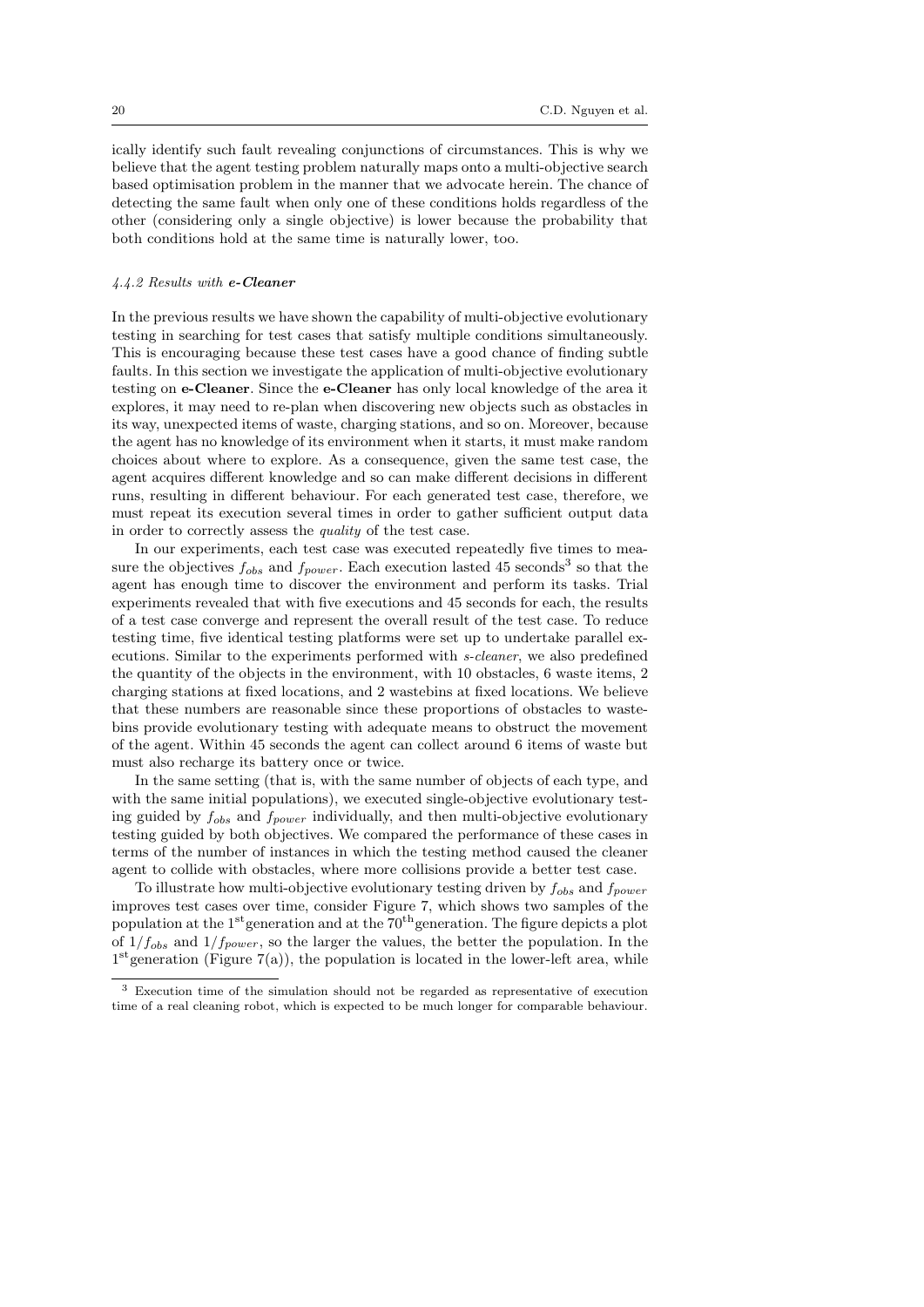in the  $70<sup>th</sup>$ generation (Figure 7(b)), the population has improved significantly to the top-right area, where the fitness values are better.



Fig. 7 Improvement of test cases over generations (note that values increase as they represent the inverse of the fitness functions that decrease)

Figure 8 shows the number of collisions over time. We use box-plots<sup>4</sup> to represent the statistical measure of collisions of every 20 consecutive generations, the  $1<sup>st</sup>$  to the  $20<sup>th</sup>$ , the  $21<sup>st</sup>$  to the  $40<sup>th</sup>$ , and so on. This provides an indication of the trend of the number of collisions over time. Looking at the plots in Figures  $8(a)$ and 8(b), we can observe that the number of collisions caused by test cases found by  $f_{obs}$  alone (Figure 8(a)) is high and stays relatively constant over time, while in the case of  $f_{power}$  (Figure 8(b)), this is very small and without a clear pattern. This can be explained by the fact that the fault is sensitive to the placement of obstacles; when evolutionary testing was guided by  $f_{obs}$  alone, it found test cases that facilitate obstacle encounters, and since the agent consumes power in any case, encountering more obstacles will increase the number of collisions. In contrast, when evolutionary testing was guided by  $f_{power}$  alone, it favoured test cases that led the agent to consume power regardless of obstacle encounters, so that the probability of the agent colliding with obstacles is low.

Finally in Figure  $8(c)$ , we observe an increased trend in the number of collisions. At the beginning this number is relatively low, perhaps because evolutionary testing must find test cases that compromise power consumption and obstacle avoidance. However, after some generations, multi-objective evolutionary testing performs better than single-objective evolutionary testing guided by fpower, and equivalently to single-objective evolutionary testing guided by  $f_{obs}$ . This leads us to conclude that multi-objective evolutionary testing can find test cases that satisfy multiple conditions simultaneously, even though its effectiveness may not

<sup>4</sup> A box-plot of a set of values depicts an effective visual representation of both central tendency and dispersion. It simultaneously shows the 25th, 50th (median), and 75th percentile values, along with the minimum and maximum values (called "whiskers"). The "box" of the box plot shows the middle or "most typical" 50% of the values, while the whiskers of the box plot show the more extreme values. The length of the whiskers indicates visually how extreme the outliers are.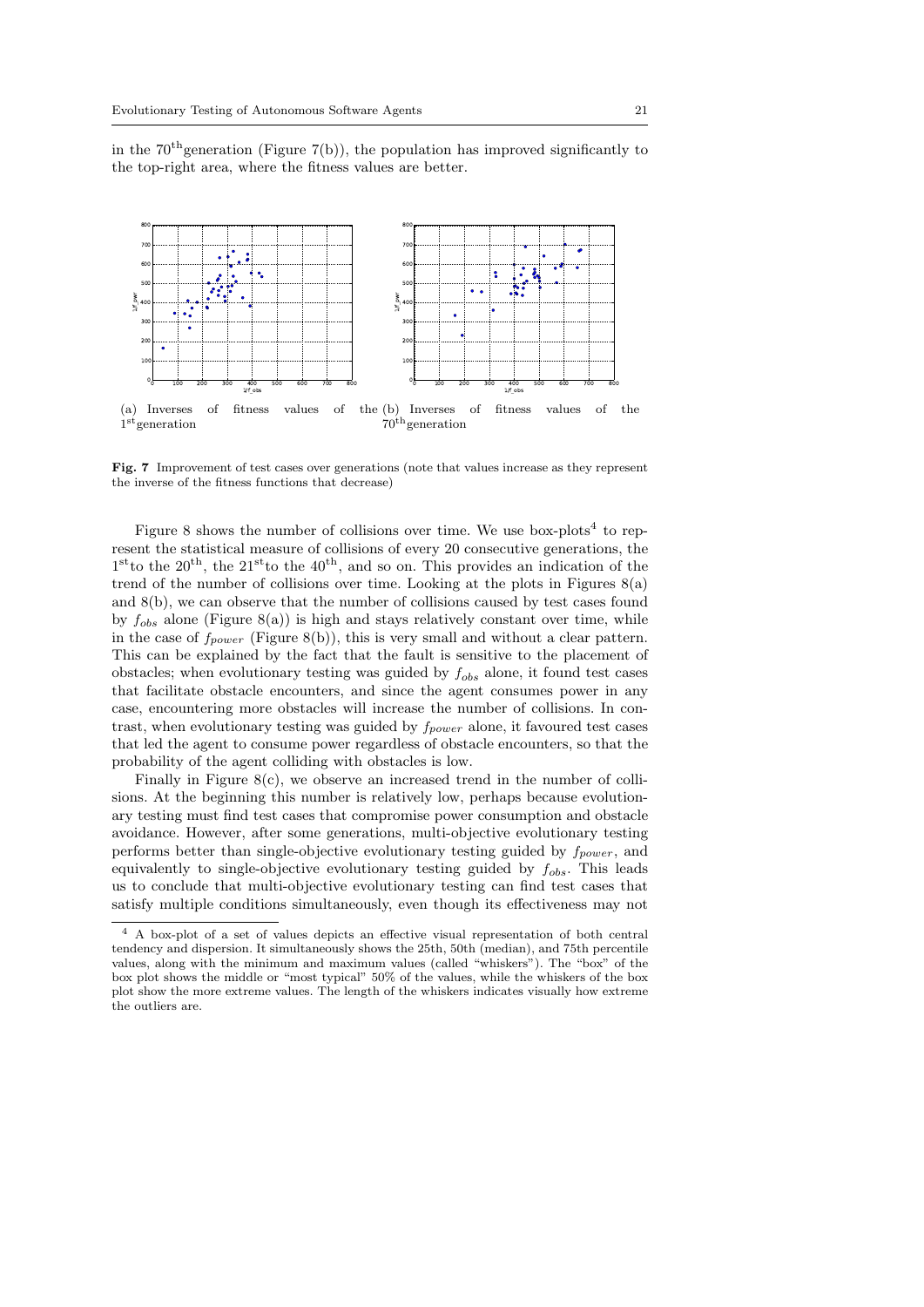

Fig. 8 Plots of statistical crash count per test execution (aka platform) over time, the red horizontal bars are median values

always be better than well-chosen single-objective evolutionary testing. However, we do have a degree of guarantee that tough test cases can be found if they exist. If we had chosen only  $f_{power}$  in this experiment, we would have missed the opportunity to challenge the cleaner agent. In addition, we observe that the maximum number of collisions caused by multi-objective evolutionary testing is eventually higher than the maximum number of collisions caused by single  $f_{obs}$ , and always higher than the number caused by  $f_{power}$  alone.

# 5 Future Work

There is a compelling case for much future research on SBSE for Agent Oriented Software Engineering. On the one hand agents' autonomous properties make their behaviour less predictable than traditional Software Engineering systems and this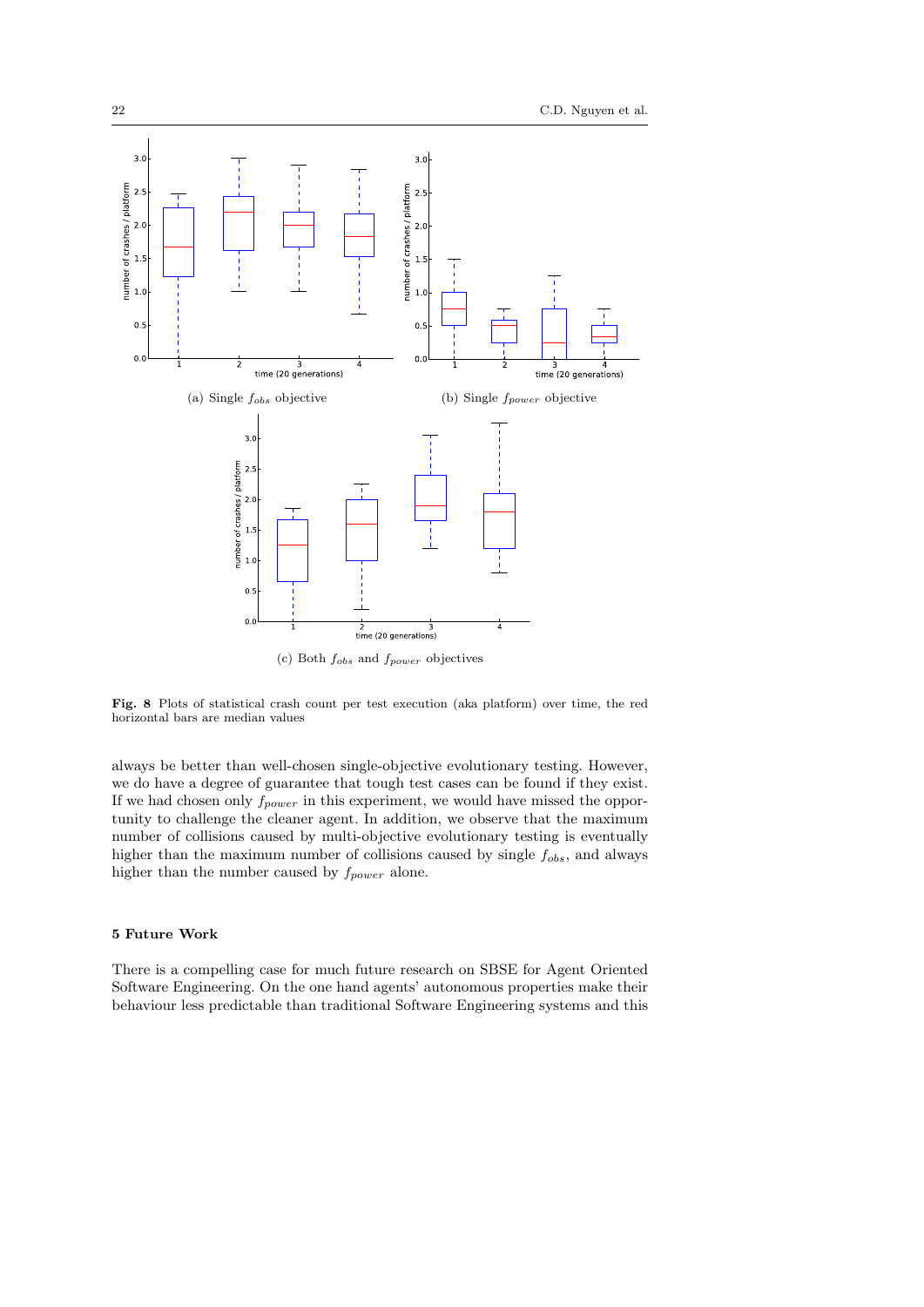leads to emergent behaviour. This emergent property is one for which evolutionary optimisation algorithms are ideally suited; such algorithms seek to capture, control and exploit emergent behaviour to seek innovative solutions that may initially seem counter intuitive, yet which ultimately prove to be both optimal and valuable. One the other hand, the underlying model of computation used by multiobjective evolutionary computation is surprisingly similar to that used for Agent Oriented Software Engineering; both draw on the emergent properties of ensembles of individuals that work as a population to achieve an overall goal.

Future work will extend our techniques to test multiple agents. For example, we can define a fitness function related to power consumption as a sum of the power consumption of all the agents under test. There has been exciting recent work by White [32] on multi-objective SBSE for balancing functionality and power consumption on which this future research on search based agent testing might draw. As a result, evolutionary testing can also search for test cases that cause the agents, in total, to consume more energy, and this may lead to successful fault detection here, too. Following White [32], we may also seek to evolve agents that consume lower power and to explore the trade off between this objective and the other constraints and objectives set out for the agent's expected performance.

In this paper we focus on robustness of agent operation as an objective to be tested through search based optimisation. However, the approach we advocate is very general, based, as it is, on the very generic nature of SBSE. In almost any agent testing situation, there will be objectives and constraints that the agent must respect. It will often be possible to translate these into fitness functions. Having done so, the full power of search based optimisation can be brought to bear on the problem of developing and testing agents. Using the fitness functions to guide automated search, SBSE can be used both to optimise agent performance and, as we do here, to search for challenging environments that test agent behaviour against these objectives and constraints of interest.

It will also be interesting, in future work, to combine the search based optimisation of the agent's own BDI code with the search based optimisation of challenging test cases, using competitive co-evolution, an approach which has been proposed for several other applications of SBSE such as testing [1, 18] and fault fixing [2, 3]. Future work may use co-evolution to drive an 'arms race' that co-evolves ever better BDI agent code and, at the same time, even more demanding sets of test cases that test their behaviour thoroughly.

# 6 Conclusion

Autonomous software agents are goal-directed and self-motivated. Their behaviours are seldom determined from external perspectives. As a result, defining test cases to assess the quality of autonomous agents is challenging.

In this paper, we have proposed a systematic way of evaluating the quality of autonomous agents. First, stakeholder requirements are represented as quality measures. Autonomous agents need to meet a threshold under these measures in order to be accepted as ready for use by the stakeholders. Fitness functions, that represent testing objectives, are defined based on the quality functions, and guide our evolutionary test generation technique to generate test cases automatically.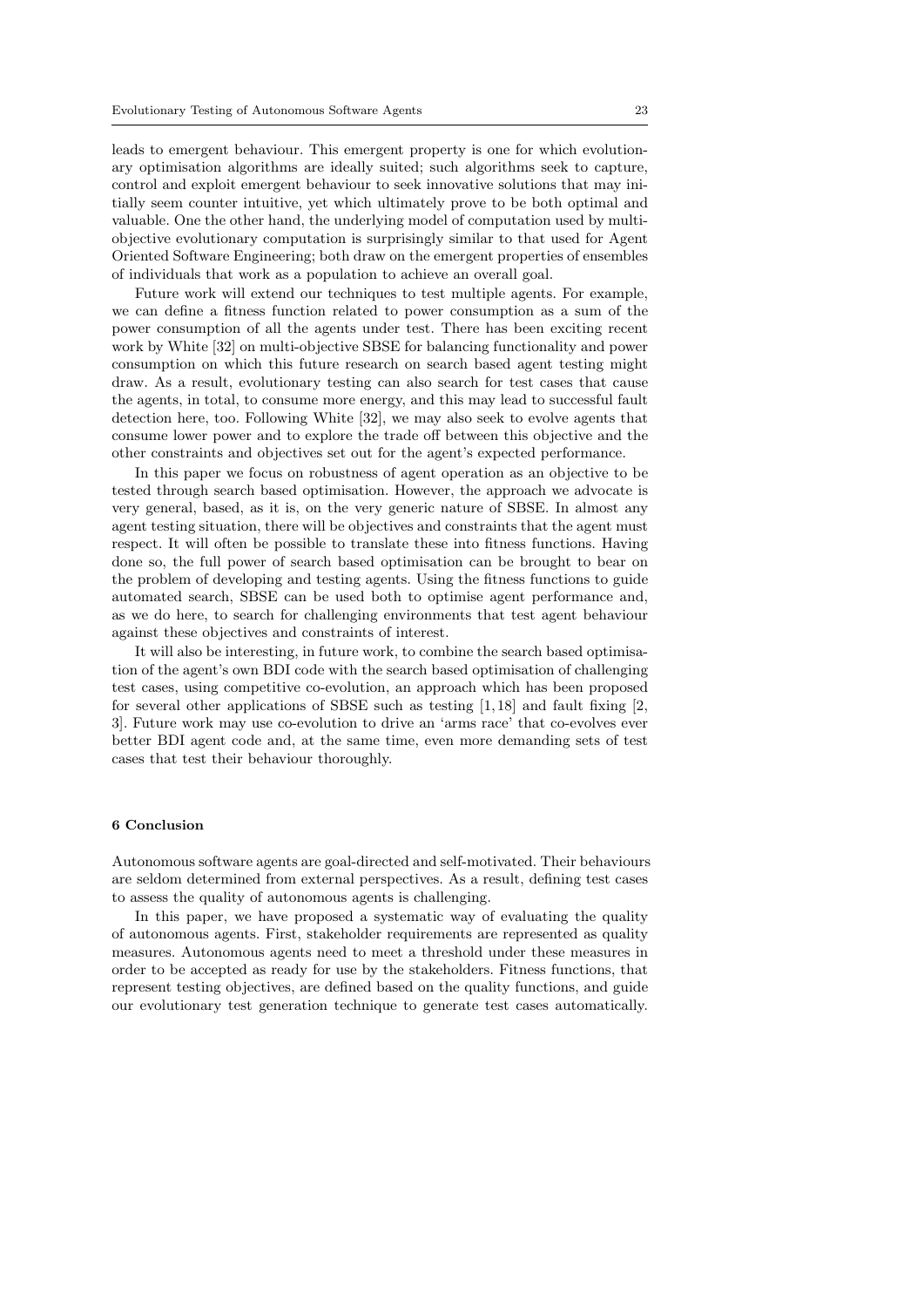The longer the time for evolution is, the more challenging the evolved test cases are. Thus the autonomous agent is tested more and more extensively.

Fitness functions can be used individually, which guide the generation of test cases towards optimising a particular objective to bring the agents under test to a hard condition where faults might be revealed. On the other hand, they can be used together to put the agents under test into multiple hard conditions simultaneously, in which subtle faults can be revealed. These applications are complementary to each other; the final objective is to find as many faults and possible.

The significance of the test results presented in this paper is that evolutionary testing, following our approach, can test agents in a greater range of contexts than standard tests, thereby accounting for their autonomy to act differently in each such context. Testing an autonomous agent using a more traditional approach can only be effective if the range of contexts that influence the agent's behaviour is sufficiently limited that the developer can predict them all. However, when considering systems of any substantial complexity, of which a multi-agent system is certainly included, such a limited range is unlikely to occur. We can therefore argue that automated, search-based testing is essential to ensure complex system robustness and, as our tests show, evolutionary testing is an excellent candidate.

Multi-objective evolutionary testing can be guided by multiple fitness functions, including conflicting ones for which optimising one may constrain others (for example, maximising customer satisfaction and minimising expense). Multiobjective search techniques can find a broad range of test cases: some of them support of a particular fitness, while the others balance different ones. The former cases can be similar or comparable to those that can be found using single-objective techniques, while in the latter, the test cases may satisfy some balance conditions that lead to finding other faults. Therefore, multi-objective evolutionary testing has an advantage over single-objective evolutionary testing in terms of test execution (one multi-objective execution instead of multiple single-objective executions) and effectiveness.

When we have only partial or no control over the testing environment, for example when there is a third party agent participating in the test step, monitoring and statistical evaluation of the observed data can be used in testing. Evolutionary testing can actively search for the configurations of the part over which we have control, and because this part is affected during test execution by the rest of the system, an appropriate statistical evaluation may tell the whole picture. In the future, we will extend our experiments to validate that observation. Based on our results, we believe an evolutionary approach to testing autonomous agents is appropriate and effective, as it allows the agent to be thoroughly tested across a range of contexts that may affect its behaviour.

In addition, since our technique focuses on generating good test cases for the agents under test when they can be deployed on their environments, it can be applied in late phases of software testing, e.g. integration, system, acceptance, or regression. In regression testing, for example, we are interested in looking for failures or faulty behaviours that have occurred before as well as new ones when changes happen. (In fact, there are numerous research challenges in regression testing that have been surveyed in [33, 13].) In the context of autonomous software agent, these issues become event more relevant because autonomous agents might expose new behaviours over time as results of learning and evolving. Fortunately, by nature, evolutionary algorithms used by our technique keep good individuals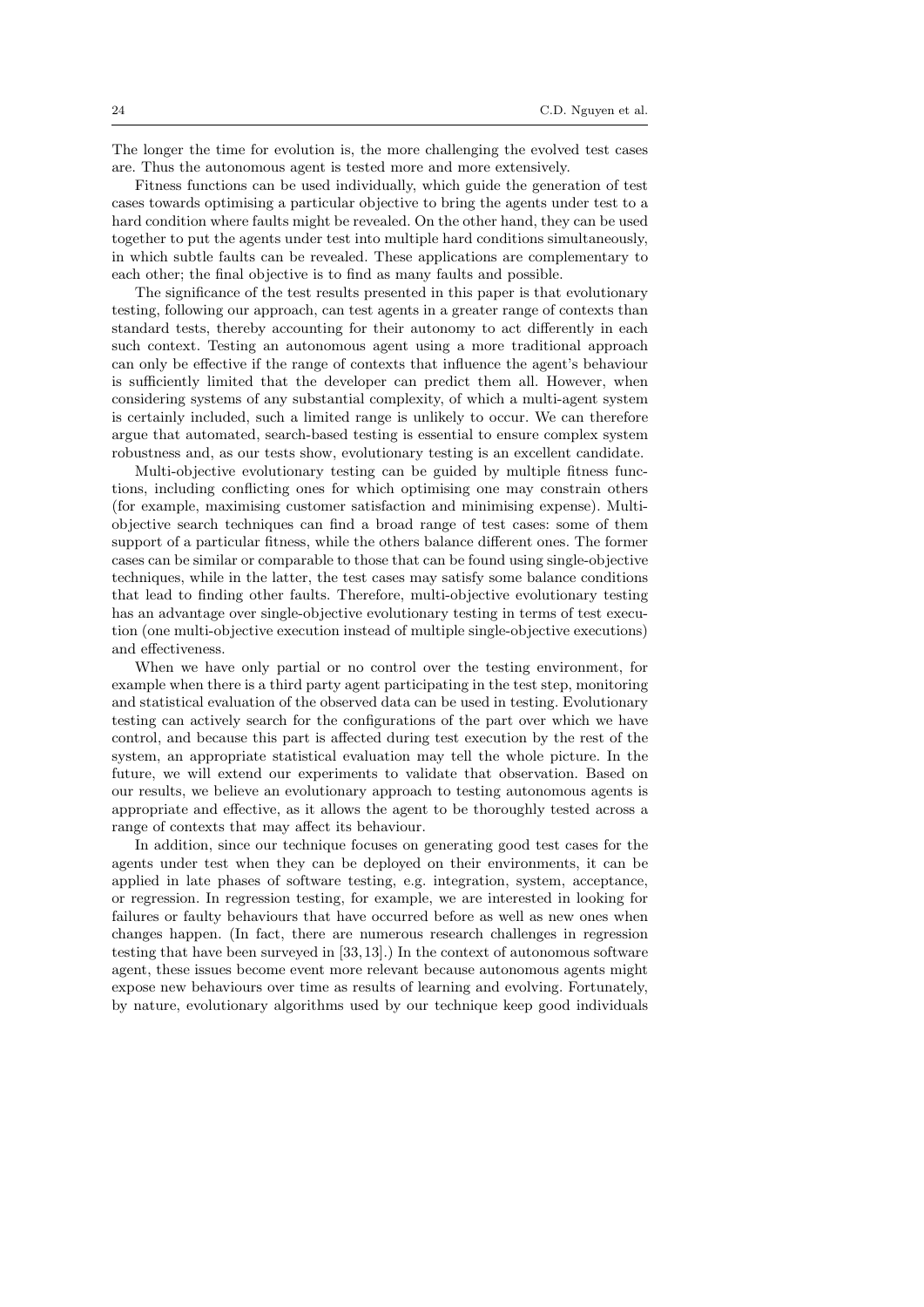(i.e. test cases) with respect to fitness functions during evolution. As a result, test cases that are likely to be able to reveal faults are kept, and this fits the regression testing objective. We will further investigate this opportunity in our future work.

# References

- 1. Adamopoulos, K., Harman, M., Hierons, R.M.: How to overcome the equivalent mutant problem and achieve tailored selective mutation using co-evolution. In: Proceedings of the 2004 Conference on Genetic and Evolutionary Computation (GECCO '04), vol. 3103/2004, pp. 1338–1349. Springer, Seattle, Washington, USA (2004). URL http: //www.springerlink.com/content/77akkyyrjcdm400h/
- 2. Arcuri, A., White, D.R., Yao, X.: Multi-objective improvement of software using coevolution and smart seeding. In: Proceedings of the 7th International Conference on Simulated Evolution And Learning (SEAL '08), pp. 61–70. Springer, Melbourne, Australia (2008). DOI http://dx.doi.org/10.1007/978-3-540-89694-4 7
- 3. Arcuri, A., Yao, X.: A novel co-evolutionary approach to automatic software bug fixing. In: Proceedings of the IEEE Congress on Evolutionary Computation (CEC '08), pp. 162–168. IEEE, Hongkong, China (2008). DOI http://dx.doi.org/10.1109/CEC.2008.4630793
- 4. Botía, J.A., López-Acosta, A., Gómez-Skarmeta, A.F.: ACLAnalyser: A tool for debugging multi-agent systems. In: ECAI, pp. 967–968 (2004)
- 5. Bratman, M.E.: Intentions, Plans and Practical Reason. Harvard University Press (1987.) 6. Bresciani, P., Giorgini, P., Giunchiglia, F., Mylopoulos, J., Perini, A.: Tropos: An Agent-
- Oriented Software Development Methodology. Autonomous Agents and Multi-Agent Systems 8(3), 203–236 (2004) 7. Bühler, O., Wegener, J.: Evolutionary functional testing. Computers and Operations
- Research 35(10), 3144–3160 (2008). DOI http://dx.doi.org/10.1016/j.cor.2007.01.015
- 8. Castelfranchi, C., Falcone, R.: Agent Autonomy, chap. From Automaticity to Autonomy: The Frontier of Artificial Agents, pp. 103–136. In: Hexmoor et al. [17] (2003)
- 9. Coelho, R., Kulesza, U., von Staa, A., Lucena, C.: Unit testing in multi-agent systems using mock agents and aspects. In: SELMAS '06: Proceedings of the 2006 international workshop on Software engineering for large-scale multi-agent systems, pp. 83–90. ACM Press, New York, NY, USA (2006). DOI http://doi.acm.org/10.1145/1138063.1138079
- 10. Dardenne, A., van Lamsweerde, A., Fickas, S.: Goal-directed requirements acquisition. Science of Computer Programming 20(1-2), 3–50 (1993). URL citeseer.ist.psu.edu/ dardenne93goaldirected.html
- 11. Deb, K.D., Pratap, A., Agarwal, S., Meyarivan, T.: A fast and elitist multiobjective genetic algorithm : Nsga-ii. Evolutionary Computation, IEEE Transactions on 6(2), 182–197 (2002). DOI 10.1109/4235.996017. URL http://dx.doi.org/10.1109/4235.996017
- 12. Dikenelli, O., Erdur, R.C., Gumus, O.: Seagent: a platform for developing semantic web based multi agent systems. In: AAMAS '05: Proceedings of the fourth international joint conference on Autonomous agents and multiagent systems, pp. 1271–1272. ACM Press, New York, NY, USA (2005). DOI http://doi.acm.org/10.1145/1082473.1082728
- 13. Engstrm, E., Runeson, P.: A qualitative survey of regression testing practices. In: M. Ali Babar, M. Vierimaa, M. Oivo (eds.) Product-Focused Software Process Improvement, Lecture Notes in Computer Science, vol. 6156, pp. 3–16. Springer Berlin / Heidelberg (2010)
- 14. Gamma, E., Beck, K.: JUnit: A Regression Testing Framework. http://www.junit.org (2000)
- 15. Georgeff, M.P., Ingrand, F.F.: Decision-making in an embedded reasoning system. In: IJCAI, pp. 972–978 (1989)
- 16. Harman, M.: The current state and future of search based software engineering. In: L. Briand, A. Wolf (eds.) IEEE International Conference on Software Engineering (ICSE 2007), Future of Software Engineering, pp. 342–357. IEEE Computer Society Press, Los Alamitos, California, USA (2007)
- 17. Hexmoor, H., Castelfranchi, C., Falcone, R., Luck, M., D'Inverno, M., Munroe, S., Barber, K.S., Gamba, I., Martin, C.E., Braynov, S., Boella, G., Cohen, R., Fleming, M., Franklin, S., McCauley, L.: Agent Autonomy. Springer (2003)